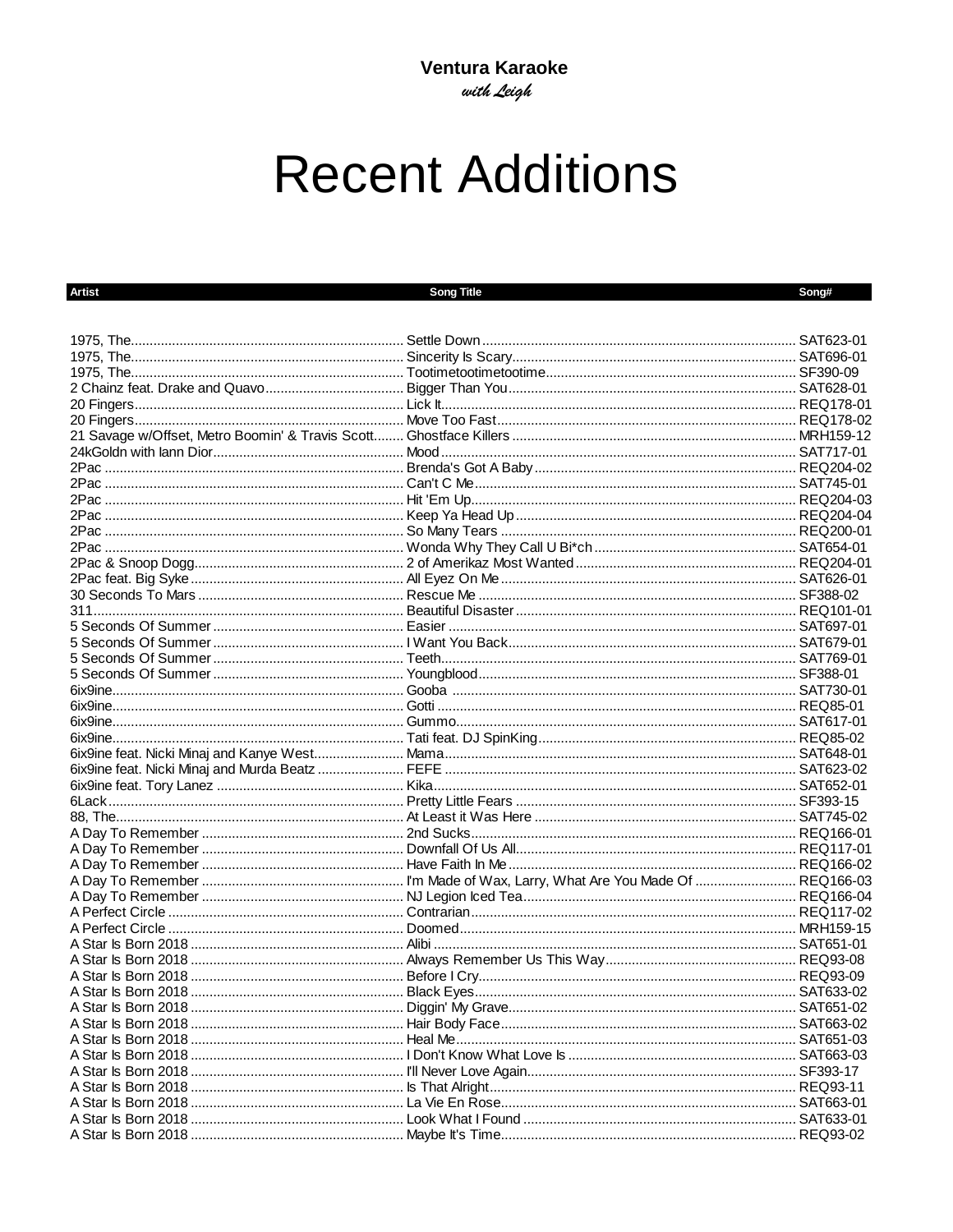| AJR ……………………………………………………………………………………… I'm Ready ……………………………………………………………………………………… SAT727-01 |  |
|---------------------------------------------------------------------------------------------|--|
|                                                                                             |  |
|                                                                                             |  |
|                                                                                             |  |
|                                                                                             |  |
|                                                                                             |  |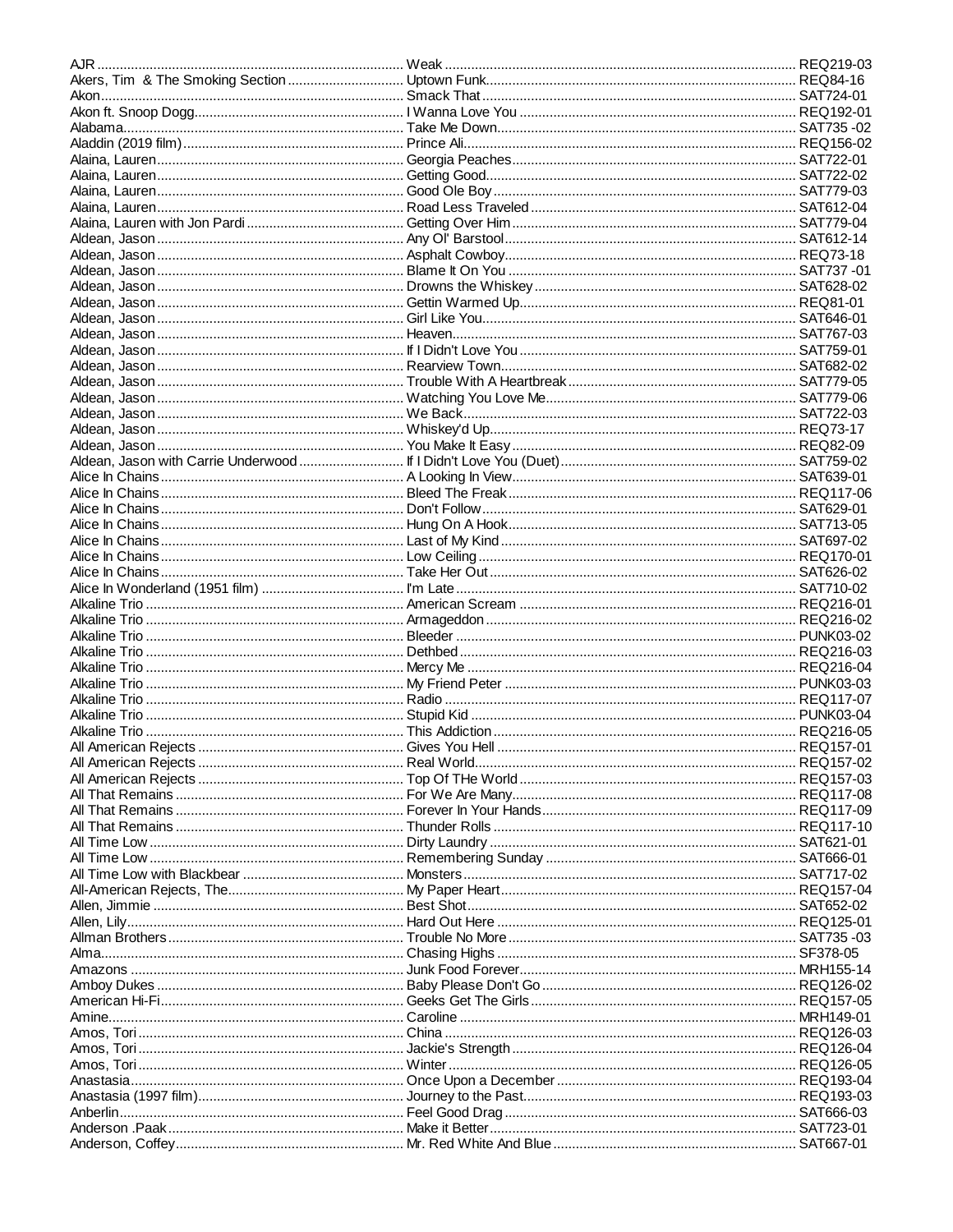| Arctic Monkeys ……………………………………………………………………Mad Sounds…………………………………………………………………………… SAT636-06 |  |
|--------------------------------------------------------------------------------------------|--|
|                                                                                            |  |
|                                                                                            |  |
|                                                                                            |  |
|                                                                                            |  |
|                                                                                            |  |
|                                                                                            |  |
|                                                                                            |  |
|                                                                                            |  |
|                                                                                            |  |
|                                                                                            |  |
|                                                                                            |  |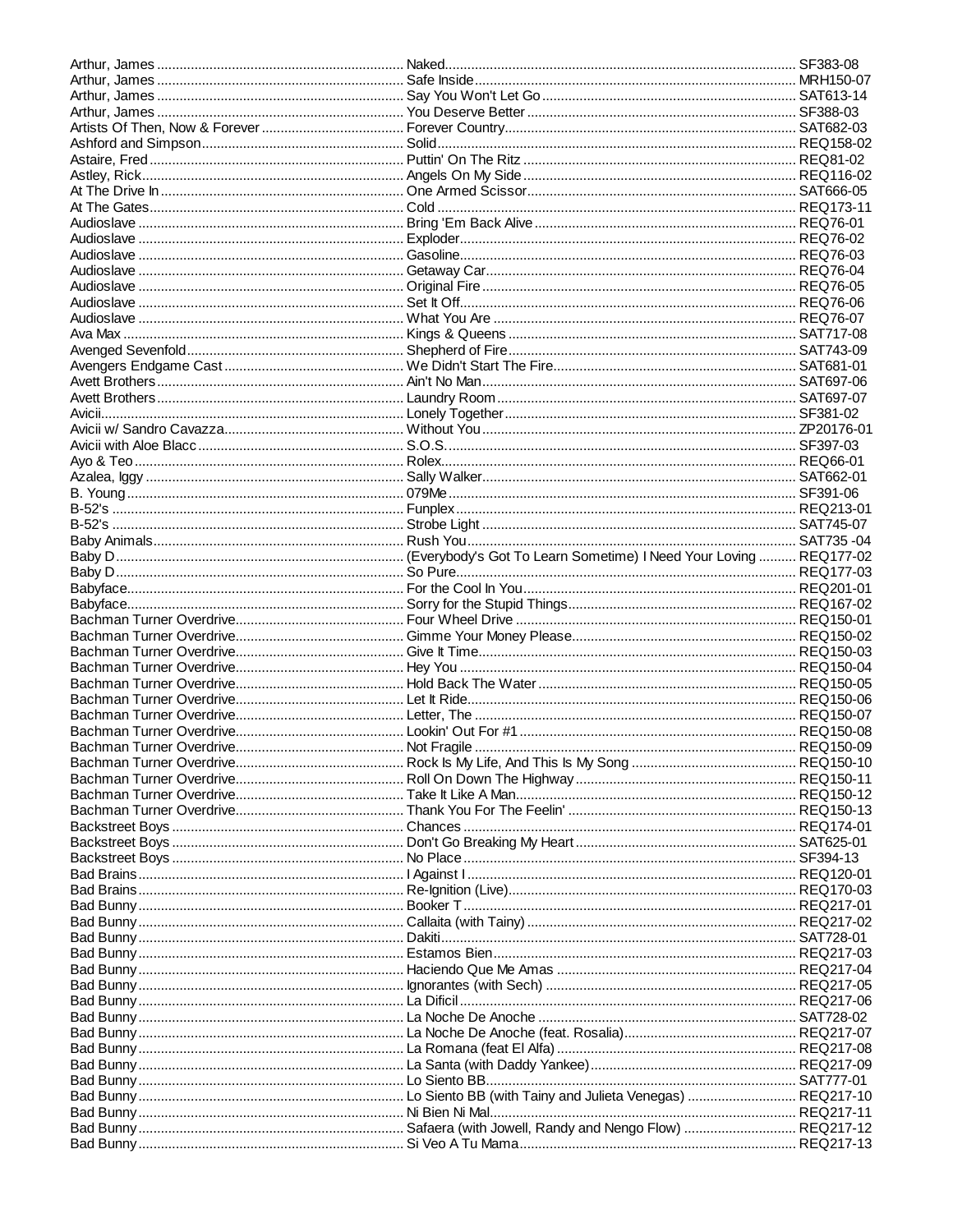| Barrett, Gabby ……………………………………………………… I Hope………………………………………………………………………………… SAT719-02 |  |
|--------------------------------------------------------------------------------------|--|
|                                                                                      |  |
|                                                                                      |  |
|                                                                                      |  |
|                                                                                      |  |
|                                                                                      |  |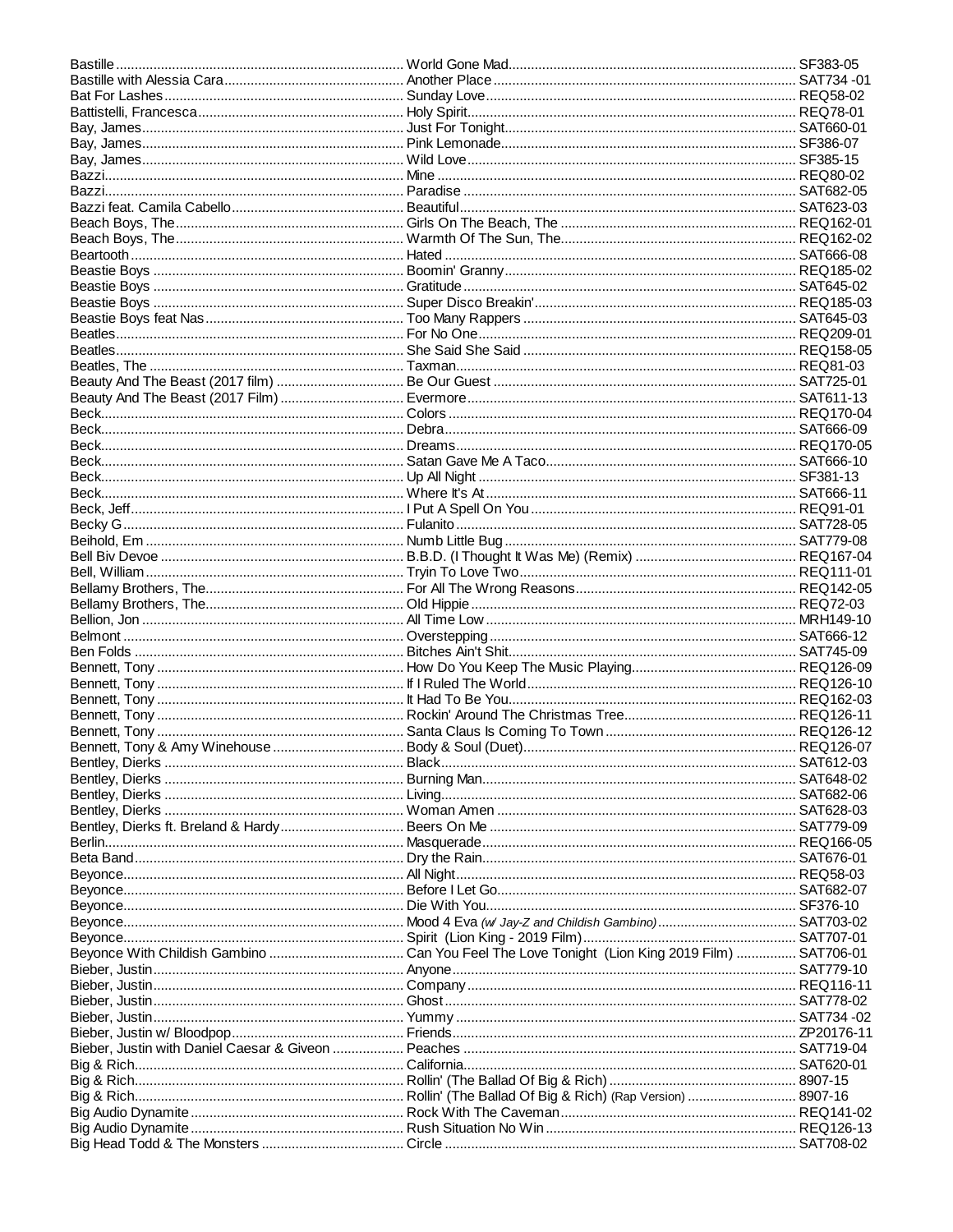| Black Sabbath ……………………………………………………… Into The Void………………………………………………………………………………… SAT683-03 |  |
|--------------------------------------------------------------------------------------------|--|
|                                                                                            |  |
|                                                                                            |  |
|                                                                                            |  |
|                                                                                            |  |
|                                                                                            |  |
|                                                                                            |  |
|                                                                                            |  |
|                                                                                            |  |
|                                                                                            |  |
|                                                                                            |  |
|                                                                                            |  |
|                                                                                            |  |
|                                                                                            |  |
|                                                                                            |  |
|                                                                                            |  |
|                                                                                            |  |
|                                                                                            |  |
|                                                                                            |  |
|                                                                                            |  |
|                                                                                            |  |
|                                                                                            |  |
|                                                                                            |  |
|                                                                                            |  |
|                                                                                            |  |
|                                                                                            |  |
|                                                                                            |  |
|                                                                                            |  |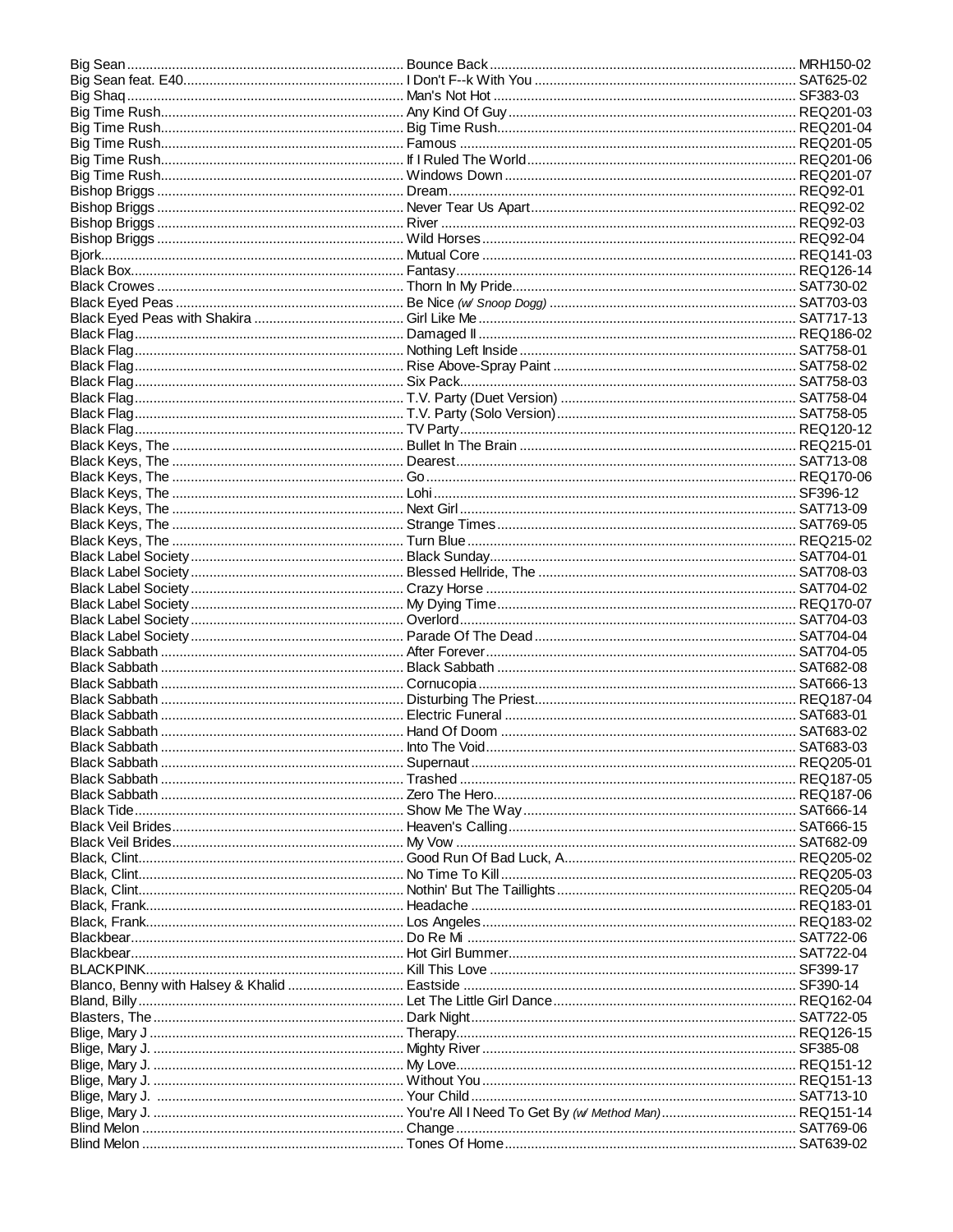| Book Of Mormon, The ………………………………………………… I Believe ……………………………………………………………………………… SAT682-11 |  |
|--------------------------------------------------------------------------------------------|--|
|                                                                                            |  |
|                                                                                            |  |
|                                                                                            |  |
|                                                                                            |  |
|                                                                                            |  |
|                                                                                            |  |
|                                                                                            |  |
|                                                                                            |  |
|                                                                                            |  |
|                                                                                            |  |
|                                                                                            |  |
|                                                                                            |  |
|                                                                                            |  |
|                                                                                            |  |
|                                                                                            |  |
|                                                                                            |  |
|                                                                                            |  |
|                                                                                            |  |
|                                                                                            |  |
|                                                                                            |  |
|                                                                                            |  |
|                                                                                            |  |
|                                                                                            |  |
|                                                                                            |  |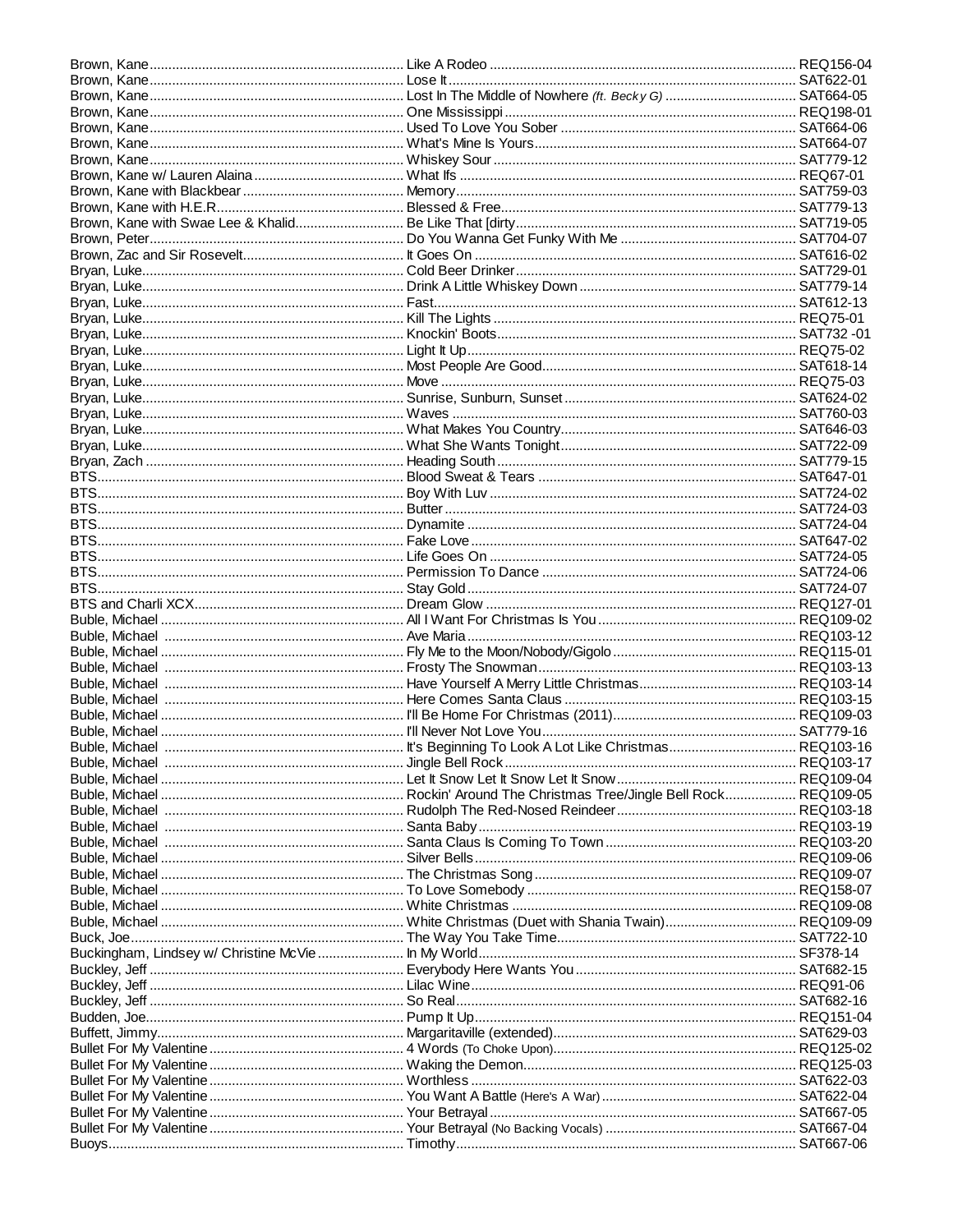| Cake ………………………………………………………………… No Phone…………………………………………………………………………… REQ115-02    |  |
|-----------------------------------------------------------------------------------|--|
| Cake …………………………………………………………………… Wheels …………………………………………………………………………………… SAT745-12 |  |
|                                                                                   |  |
|                                                                                   |  |
|                                                                                   |  |
|                                                                                   |  |
|                                                                                   |  |
|                                                                                   |  |
|                                                                                   |  |
|                                                                                   |  |
|                                                                                   |  |
|                                                                                   |  |
|                                                                                   |  |
|                                                                                   |  |
|                                                                                   |  |
|                                                                                   |  |
|                                                                                   |  |
|                                                                                   |  |
|                                                                                   |  |
|                                                                                   |  |
|                                                                                   |  |
|                                                                                   |  |
|                                                                                   |  |
|                                                                                   |  |
|                                                                                   |  |
|                                                                                   |  |
|                                                                                   |  |
|                                                                                   |  |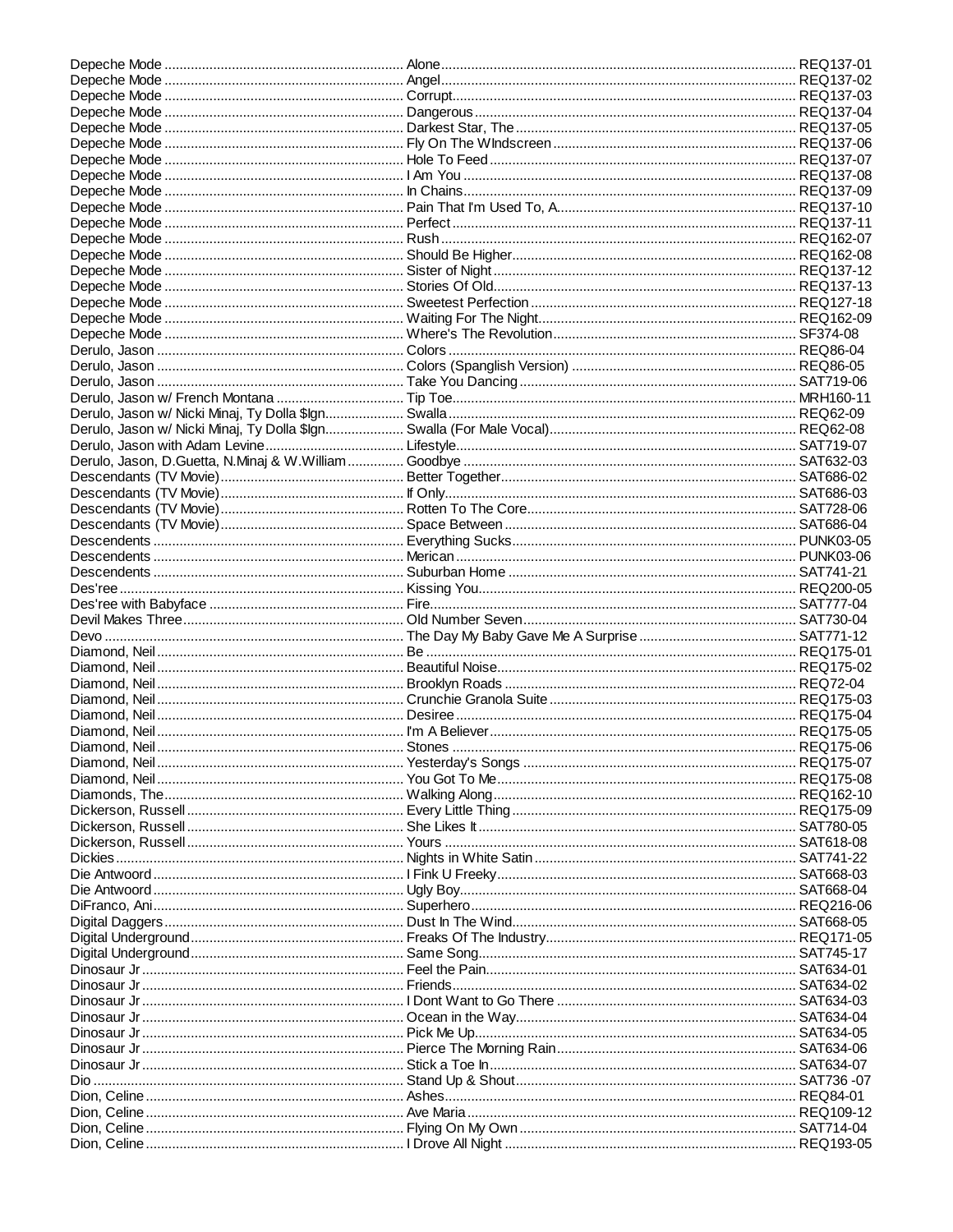| DNCE …………………………………………………………………… Pay My Rent ………………………………………………………………………… REQ65-04 |  |
|-----------------------------------------------------------------------------------|--|
|                                                                                   |  |
|                                                                                   |  |
|                                                                                   |  |
|                                                                                   |  |
|                                                                                   |  |
|                                                                                   |  |
|                                                                                   |  |
|                                                                                   |  |
|                                                                                   |  |
|                                                                                   |  |
|                                                                                   |  |
|                                                                                   |  |
|                                                                                   |  |
|                                                                                   |  |
|                                                                                   |  |
|                                                                                   |  |
|                                                                                   |  |
|                                                                                   |  |
|                                                                                   |  |
|                                                                                   |  |
|                                                                                   |  |
|                                                                                   |  |
|                                                                                   |  |
|                                                                                   |  |
|                                                                                   |  |
|                                                                                   |  |
|                                                                                   |  |
|                                                                                   |  |
|                                                                                   |  |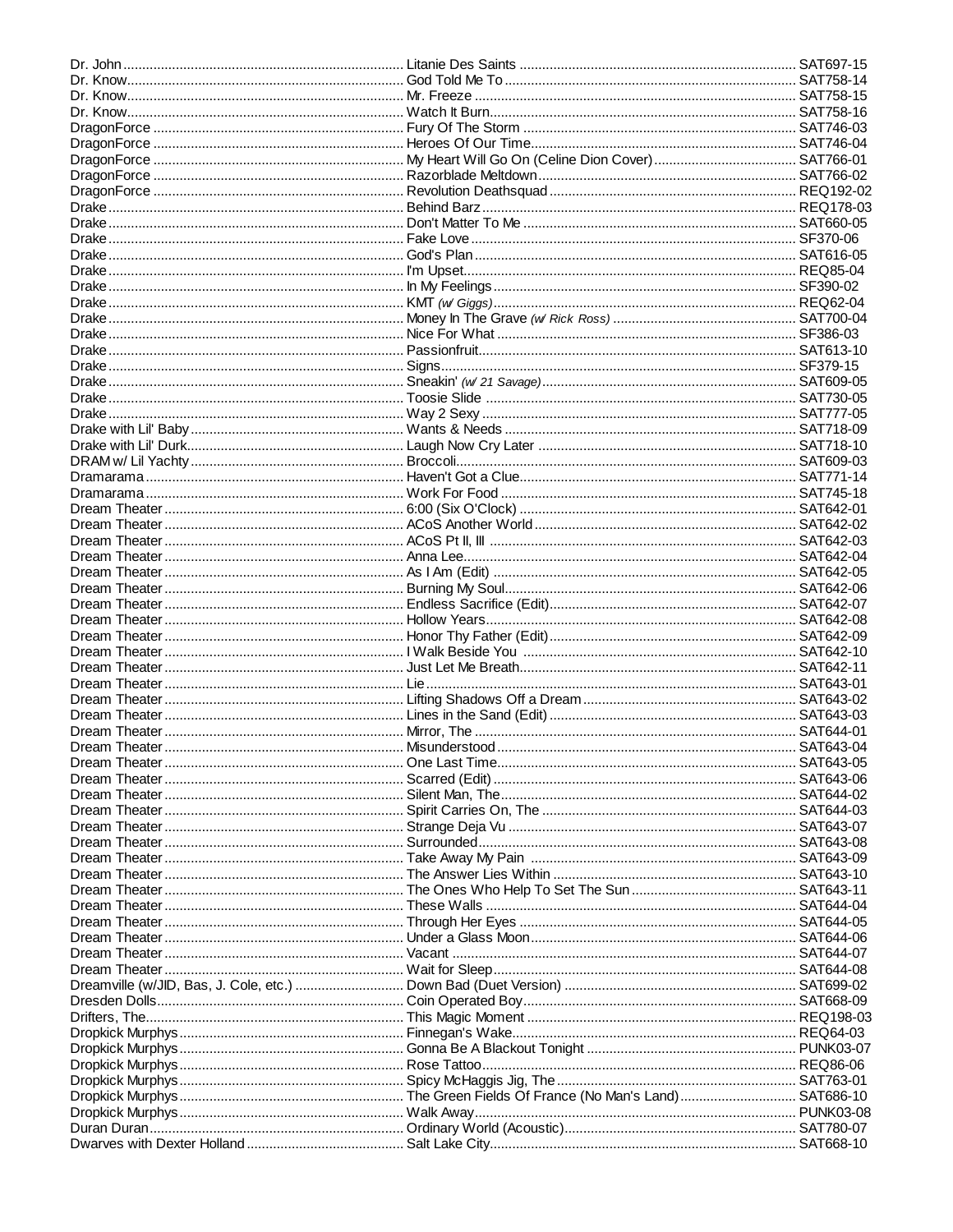| Elgins ………………………………………………………………………………… Darling Baby ………………………………………………………………………… REQ198-04 |  |
|--------------------------------------------------------------------------------------------|--|
|                                                                                            |  |
|                                                                                            |  |
|                                                                                            |  |
|                                                                                            |  |
|                                                                                            |  |
|                                                                                            |  |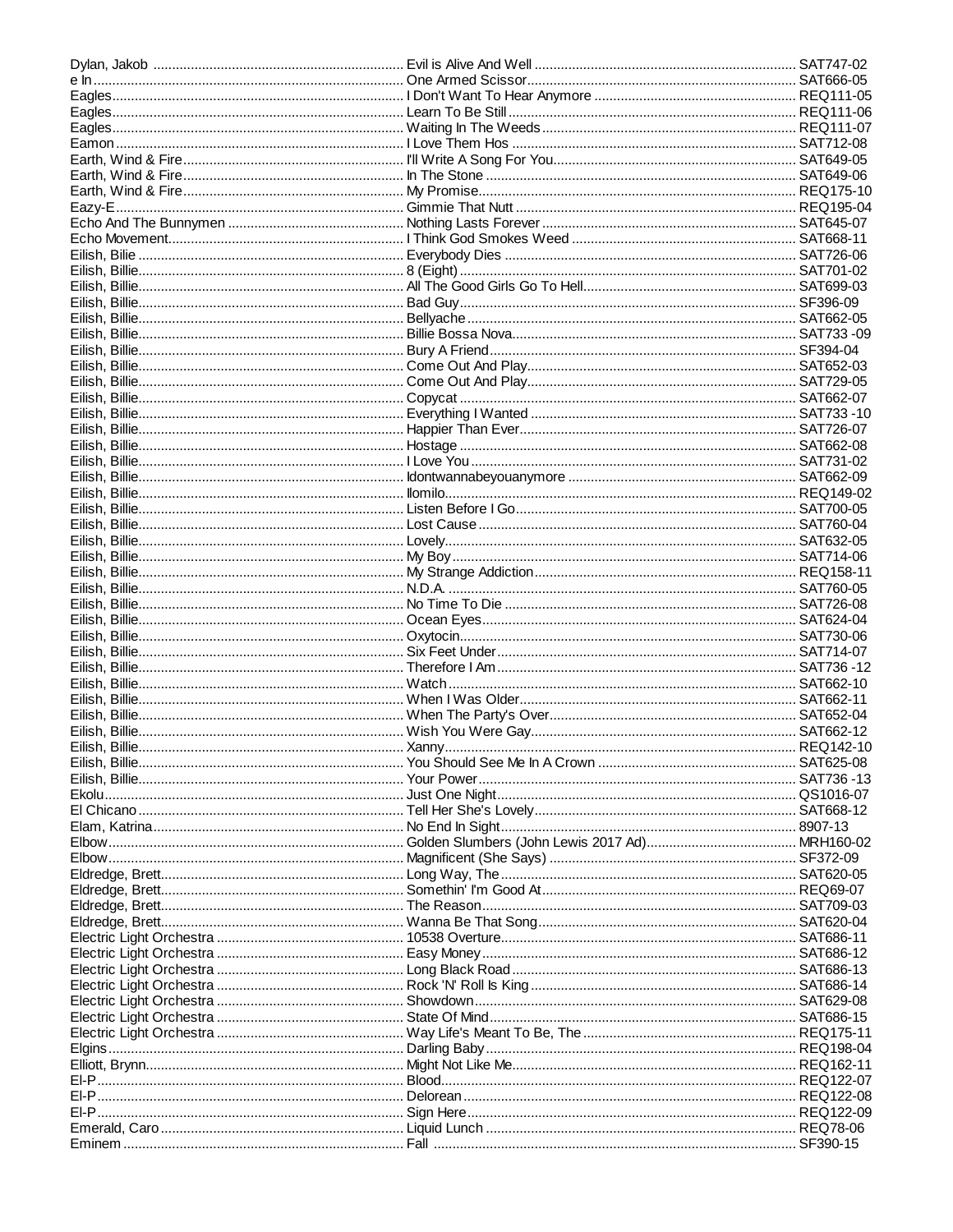| Fall Out Boy…………………………………………………………………………Dead On Arrival ……………………………………………………………………………SAT637-11 |  |
|------------------------------------------------------------------------------------------------|--|
| Fall Out Boy………………………………………………………… Wams………………………………………………………………………………… SAT704-11               |  |
|                                                                                                |  |
|                                                                                                |  |
|                                                                                                |  |
|                                                                                                |  |
|                                                                                                |  |
|                                                                                                |  |
|                                                                                                |  |
|                                                                                                |  |
|                                                                                                |  |
|                                                                                                |  |
|                                                                                                |  |
|                                                                                                |  |
|                                                                                                |  |
|                                                                                                |  |
|                                                                                                |  |
|                                                                                                |  |
|                                                                                                |  |
| Fear Factory………………………………………………………… Descent…………………………………………………………………………… REQ110-03              |  |
|                                                                                                |  |
|                                                                                                |  |
|                                                                                                |  |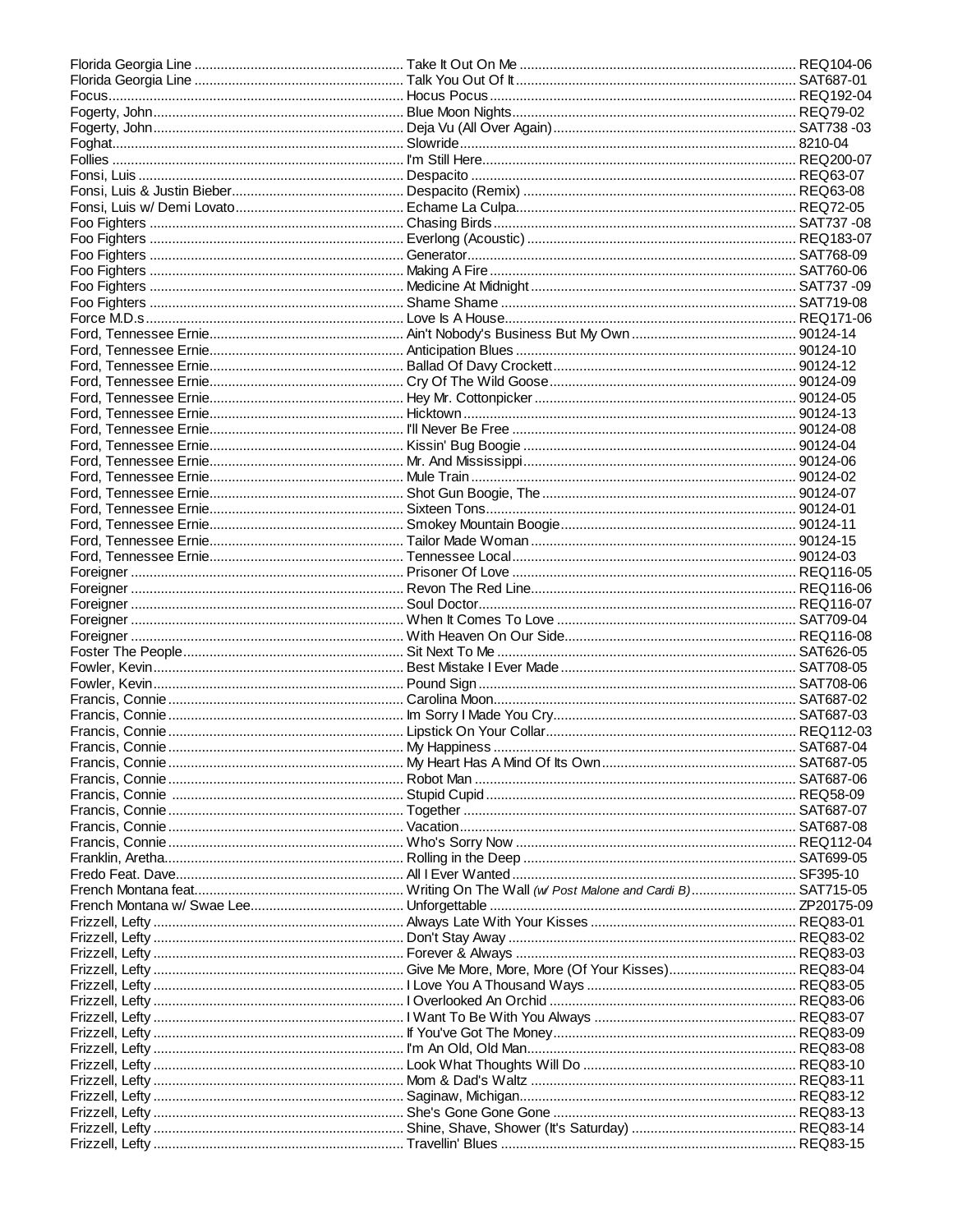| Future ………………………………………………………………… Mask Off ………………………………………………………………………………… REQ62-06         |  |
|--------------------------------------------------------------------------------------------|--|
|                                                                                            |  |
|                                                                                            |  |
|                                                                                            |  |
|                                                                                            |  |
|                                                                                            |  |
|                                                                                            |  |
|                                                                                            |  |
|                                                                                            |  |
|                                                                                            |  |
|                                                                                            |  |
|                                                                                            |  |
|                                                                                            |  |
|                                                                                            |  |
|                                                                                            |  |
|                                                                                            |  |
|                                                                                            |  |
|                                                                                            |  |
|                                                                                            |  |
|                                                                                            |  |
|                                                                                            |  |
|                                                                                            |  |
|                                                                                            |  |
|                                                                                            |  |
|                                                                                            |  |
|                                                                                            |  |
|                                                                                            |  |
|                                                                                            |  |
|                                                                                            |  |
|                                                                                            |  |
|                                                                                            |  |
| GAYLE ………………………………………………………………………………abcdefu …………………………………………………………………………………………SAT759-06    |  |
|                                                                                            |  |
|                                                                                            |  |
|                                                                                            |  |
|                                                                                            |  |
|                                                                                            |  |
|                                                                                            |  |
|                                                                                            |  |
|                                                                                            |  |
|                                                                                            |  |
|                                                                                            |  |
|                                                                                            |  |
|                                                                                            |  |
|                                                                                            |  |
|                                                                                            |  |
|                                                                                            |  |
|                                                                                            |  |
| Ghost ………………………………………………………………………………… Dance Macabre ………………………………………………………………………… SAT658-02 |  |
|                                                                                            |  |
|                                                                                            |  |
|                                                                                            |  |
|                                                                                            |  |
|                                                                                            |  |
|                                                                                            |  |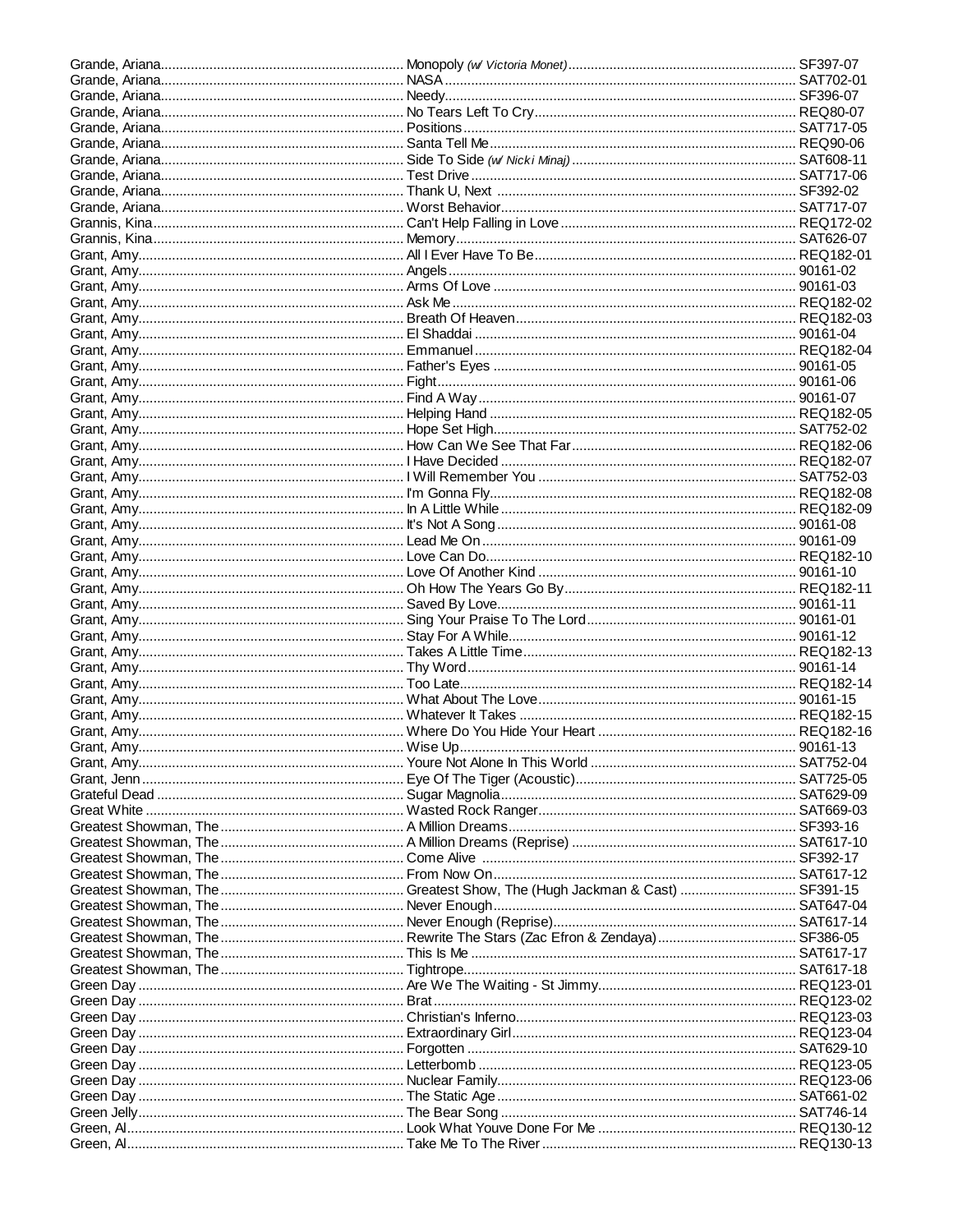| H.I.M……………………………………………………………………………………Join Me In Death………………………………………………………………………… SAT669-11 |  |
|---------------------------------------------------------------------------------------------|--|
|                                                                                             |  |
|                                                                                             |  |
|                                                                                             |  |
|                                                                                             |  |
|                                                                                             |  |
| Haim ……………………………………………………………………… Now I'm In It …………………………………………………………………………… SAT734 -09     |  |
|                                                                                             |  |
|                                                                                             |  |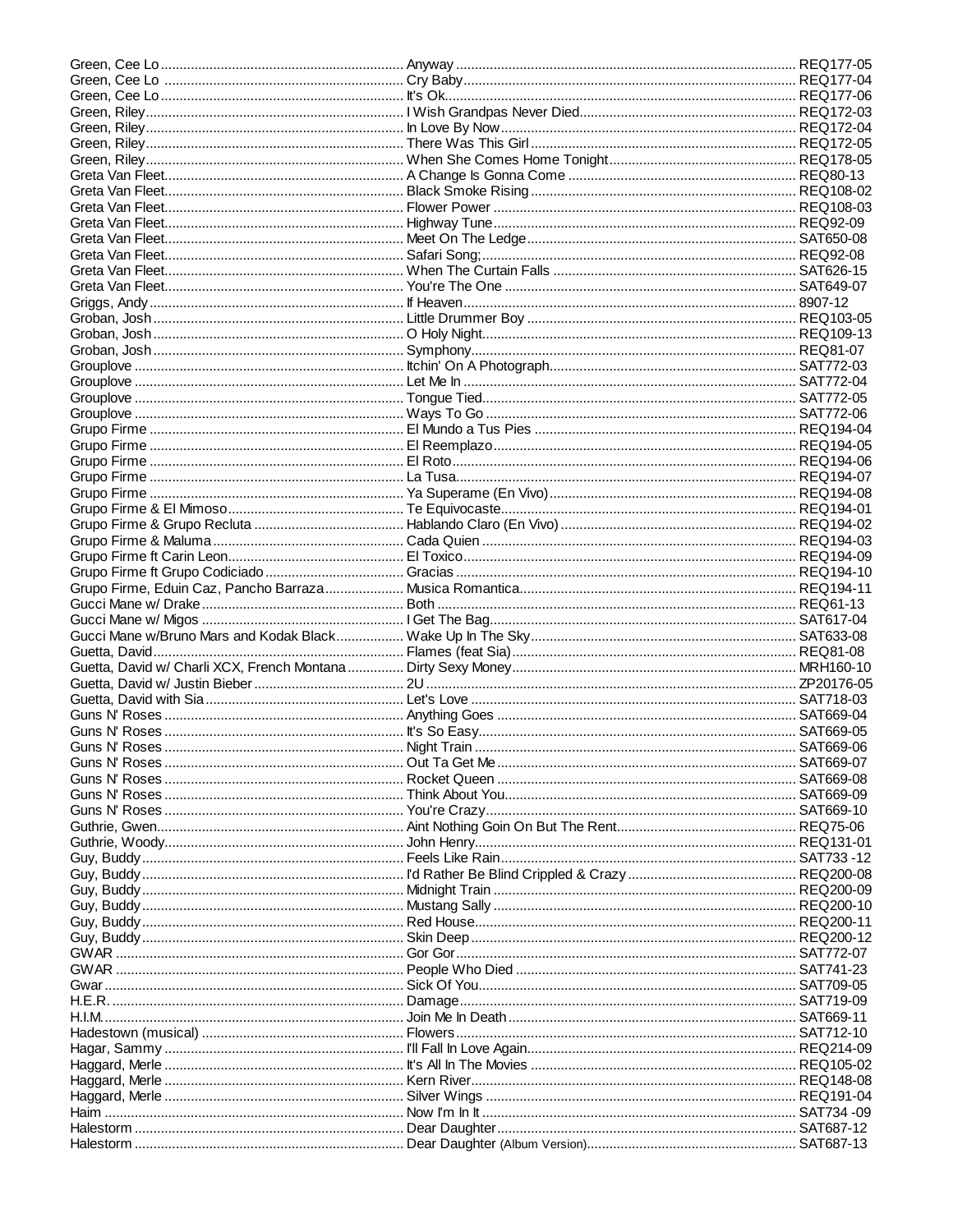| Halsey…………………………………………………………………… Nightmare ……………………………………………………………………………… REQ131-02  |  |
|--------------------------------------------------------------------------------------|--|
| Halsey…………………………………………………………………… Now Or Never………………………………………………………………………… SF376-13   |  |
|                                                                                      |  |
|                                                                                      |  |
|                                                                                      |  |
|                                                                                      |  |
|                                                                                      |  |
|                                                                                      |  |
|                                                                                      |  |
|                                                                                      |  |
|                                                                                      |  |
|                                                                                      |  |
|                                                                                      |  |
|                                                                                      |  |
|                                                                                      |  |
|                                                                                      |  |
|                                                                                      |  |
|                                                                                      |  |
|                                                                                      |  |
|                                                                                      |  |
|                                                                                      |  |
|                                                                                      |  |
|                                                                                      |  |
|                                                                                      |  |
|                                                                                      |  |
|                                                                                      |  |
|                                                                                      |  |
|                                                                                      |  |
|                                                                                      |  |
|                                                                                      |  |
|                                                                                      |  |
|                                                                                      |  |
|                                                                                      |  |
|                                                                                      |  |
|                                                                                      |  |
|                                                                                      |  |
|                                                                                      |  |
|                                                                                      |  |
|                                                                                      |  |
|                                                                                      |  |
|                                                                                      |  |
|                                                                                      |  |
|                                                                                      |  |
|                                                                                      |  |
|                                                                                      |  |
|                                                                                      |  |
|                                                                                      |  |
|                                                                                      |  |
| Hands Like Houses ………………………………………………… Oceandust……………………………………………………………………… SAT669-12 |  |
|                                                                                      |  |
|                                                                                      |  |
|                                                                                      |  |
|                                                                                      |  |
|                                                                                      |  |
|                                                                                      |  |
|                                                                                      |  |
|                                                                                      |  |
|                                                                                      |  |
|                                                                                      |  |
|                                                                                      |  |
|                                                                                      |  |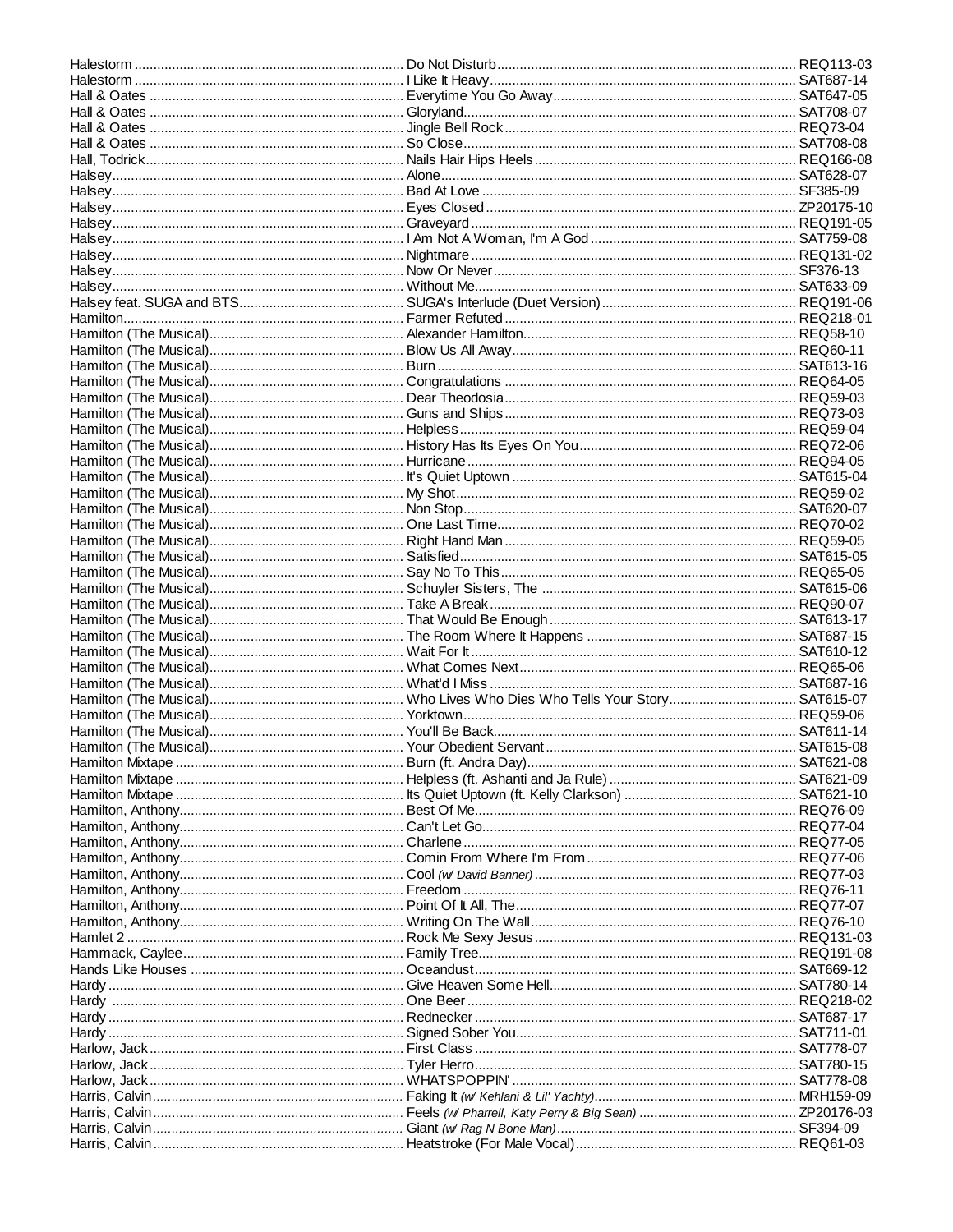| <u>Helmet ……………………………………………………………… Ironhead…………………………………………………………………………………… SAT644-11</u> |  |
|-------------------------------------------------------------------------------------------|--|
|                                                                                           |  |
|                                                                                           |  |
|                                                                                           |  |
|                                                                                           |  |
|                                                                                           |  |
|                                                                                           |  |
|                                                                                           |  |
|                                                                                           |  |
|                                                                                           |  |
|                                                                                           |  |
|                                                                                           |  |
|                                                                                           |  |
|                                                                                           |  |
|                                                                                           |  |
|                                                                                           |  |
|                                                                                           |  |
|                                                                                           |  |
|                                                                                           |  |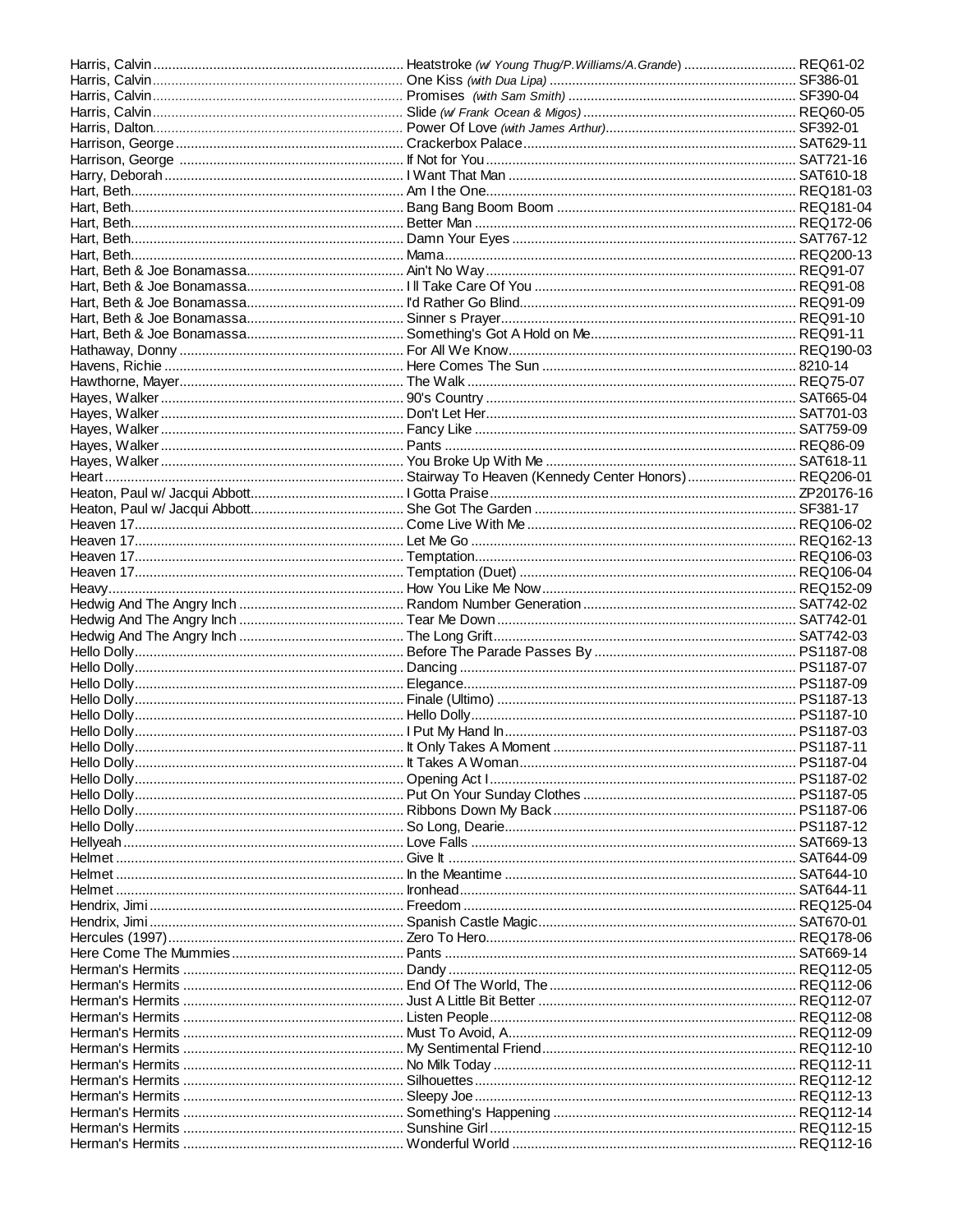| Horan, Niall ……………………………………………………………………… Nice To Meet Ya ………………………………………………………………………… SAT772-08 |  |
|-------------------------------------------------------------------------------------------------|--|
|                                                                                                 |  |
|                                                                                                 |  |
|                                                                                                 |  |
|                                                                                                 |  |
|                                                                                                 |  |
|                                                                                                 |  |
|                                                                                                 |  |
|                                                                                                 |  |
|                                                                                                 |  |
|                                                                                                 |  |
|                                                                                                 |  |
|                                                                                                 |  |
|                                                                                                 |  |
|                                                                                                 |  |
|                                                                                                 |  |
|                                                                                                 |  |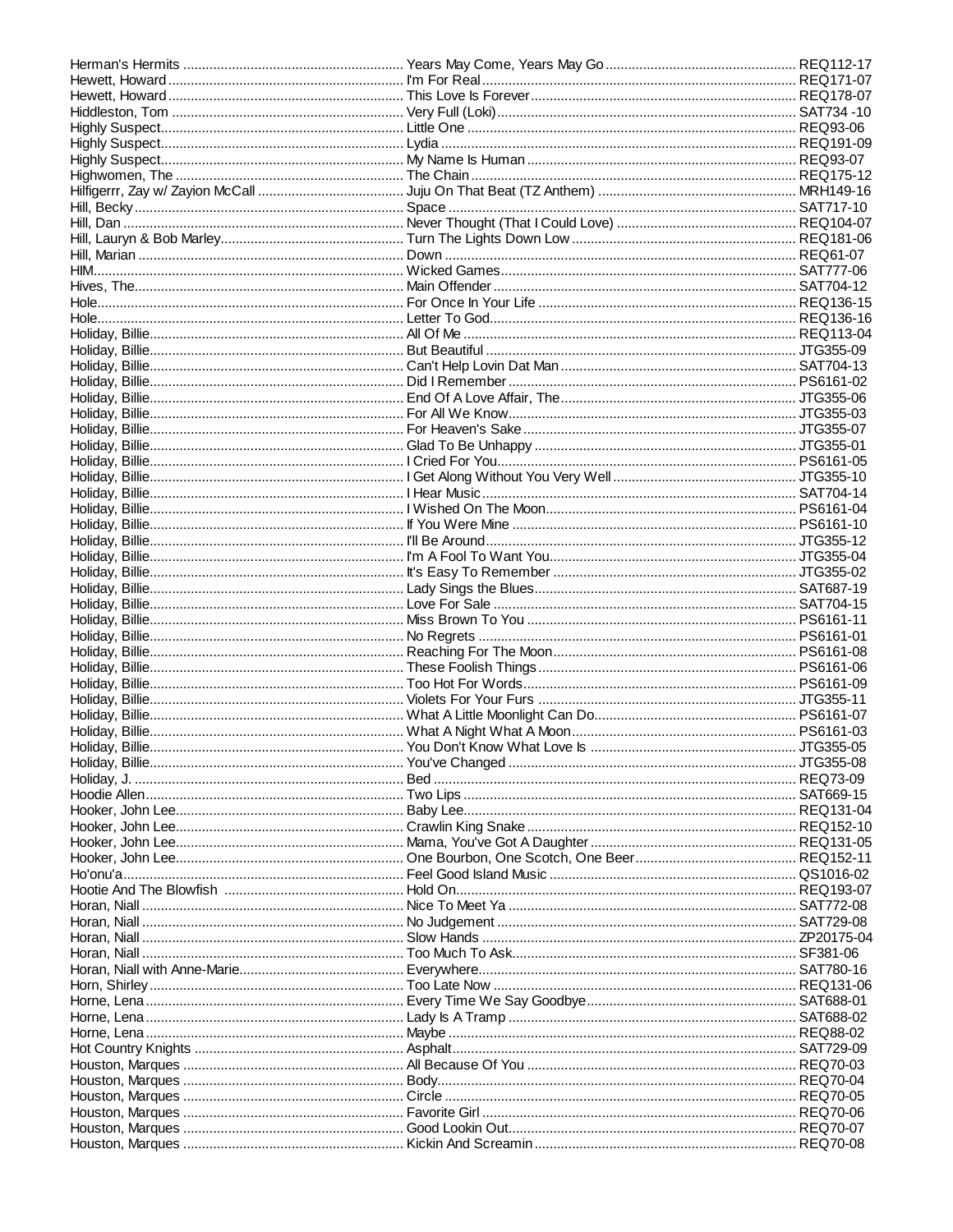| Hozier …………………………………………………………………… Movement ………………………………………………………………………………… SF392-13     |  |
|-----------------------------------------------------------------------------------------|--|
|                                                                                         |  |
|                                                                                         |  |
|                                                                                         |  |
|                                                                                         |  |
|                                                                                         |  |
|                                                                                         |  |
|                                                                                         |  |
|                                                                                         |  |
|                                                                                         |  |
|                                                                                         |  |
|                                                                                         |  |
|                                                                                         |  |
|                                                                                         |  |
|                                                                                         |  |
|                                                                                         |  |
|                                                                                         |  |
|                                                                                         |  |
|                                                                                         |  |
|                                                                                         |  |
|                                                                                         |  |
|                                                                                         |  |
|                                                                                         |  |
|                                                                                         |  |
|                                                                                         |  |
|                                                                                         |  |
|                                                                                         |  |
|                                                                                         |  |
|                                                                                         |  |
|                                                                                         |  |
| lggy Pop………………………………………………………………… It's All Sh*t……………………………………………………………………………… SAT765-05 |  |
|                                                                                         |  |
|                                                                                         |  |
|                                                                                         |  |
|                                                                                         |  |
|                                                                                         |  |
|                                                                                         |  |
|                                                                                         |  |
|                                                                                         |  |
|                                                                                         |  |
|                                                                                         |  |
|                                                                                         |  |
|                                                                                         |  |
|                                                                                         |  |
|                                                                                         |  |
|                                                                                         |  |
|                                                                                         |  |
|                                                                                         |  |
|                                                                                         |  |
|                                                                                         |  |
|                                                                                         |  |
|                                                                                         |  |
|                                                                                         |  |
|                                                                                         |  |
|                                                                                         |  |
|                                                                                         |  |
|                                                                                         |  |
|                                                                                         |  |
|                                                                                         |  |
|                                                                                         |  |
|                                                                                         |  |
|                                                                                         |  |
|                                                                                         |  |
|                                                                                         |  |
|                                                                                         |  |
|                                                                                         |  |
|                                                                                         |  |
|                                                                                         |  |
|                                                                                         |  |
|                                                                                         |  |
|                                                                                         |  |
|                                                                                         |  |
|                                                                                         |  |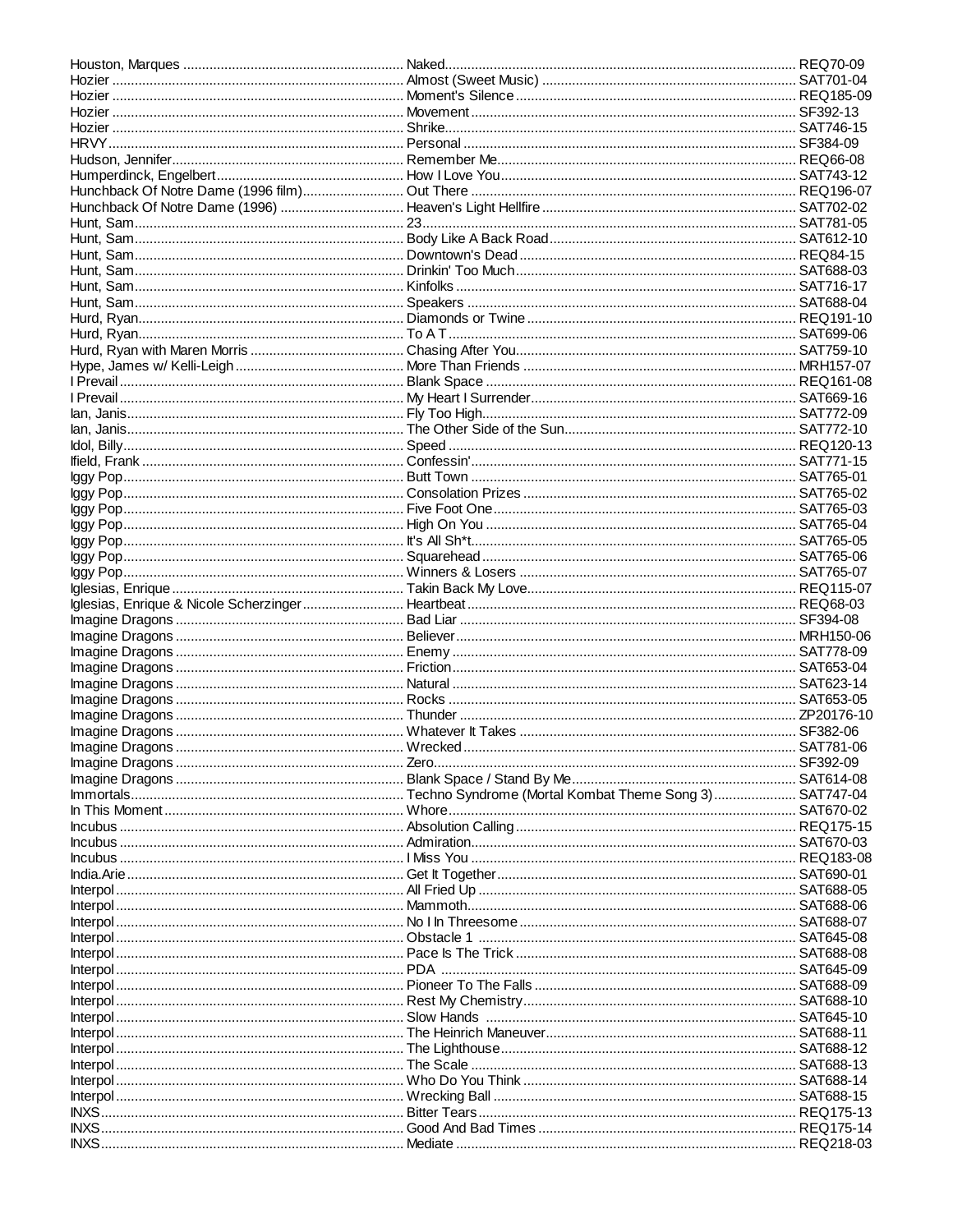| J Dilla……………………………………………………………………… It's Like That………………………………………………………………………………… REQ102-09 |  |
|--------------------------------------------------------------------------------------------|--|
|                                                                                            |  |
|                                                                                            |  |
|                                                                                            |  |
|                                                                                            |  |
|                                                                                            |  |
|                                                                                            |  |
|                                                                                            |  |
|                                                                                            |  |
|                                                                                            |  |
|                                                                                            |  |
|                                                                                            |  |
|                                                                                            |  |
|                                                                                            |  |
|                                                                                            |  |
|                                                                                            |  |
|                                                                                            |  |
|                                                                                            |  |
|                                                                                            |  |
|                                                                                            |  |
|                                                                                            |  |
|                                                                                            |  |
|                                                                                            |  |
|                                                                                            |  |
|                                                                                            |  |
|                                                                                            |  |
|                                                                                            |  |
|                                                                                            |  |
|                                                                                            |  |
|                                                                                            |  |
|                                                                                            |  |
|                                                                                            |  |
|                                                                                            |  |
|                                                                                            |  |
|                                                                                            |  |
|                                                                                            |  |
|                                                                                            |  |
|                                                                                            |  |
| James…………………………………………………………………Fred Astaire ………………………………………………………………………………REQ172-08         |  |
|                                                                                            |  |
|                                                                                            |  |
|                                                                                            |  |
|                                                                                            |  |
|                                                                                            |  |
|                                                                                            |  |
|                                                                                            |  |
|                                                                                            |  |
|                                                                                            |  |
|                                                                                            |  |
|                                                                                            |  |
|                                                                                            |  |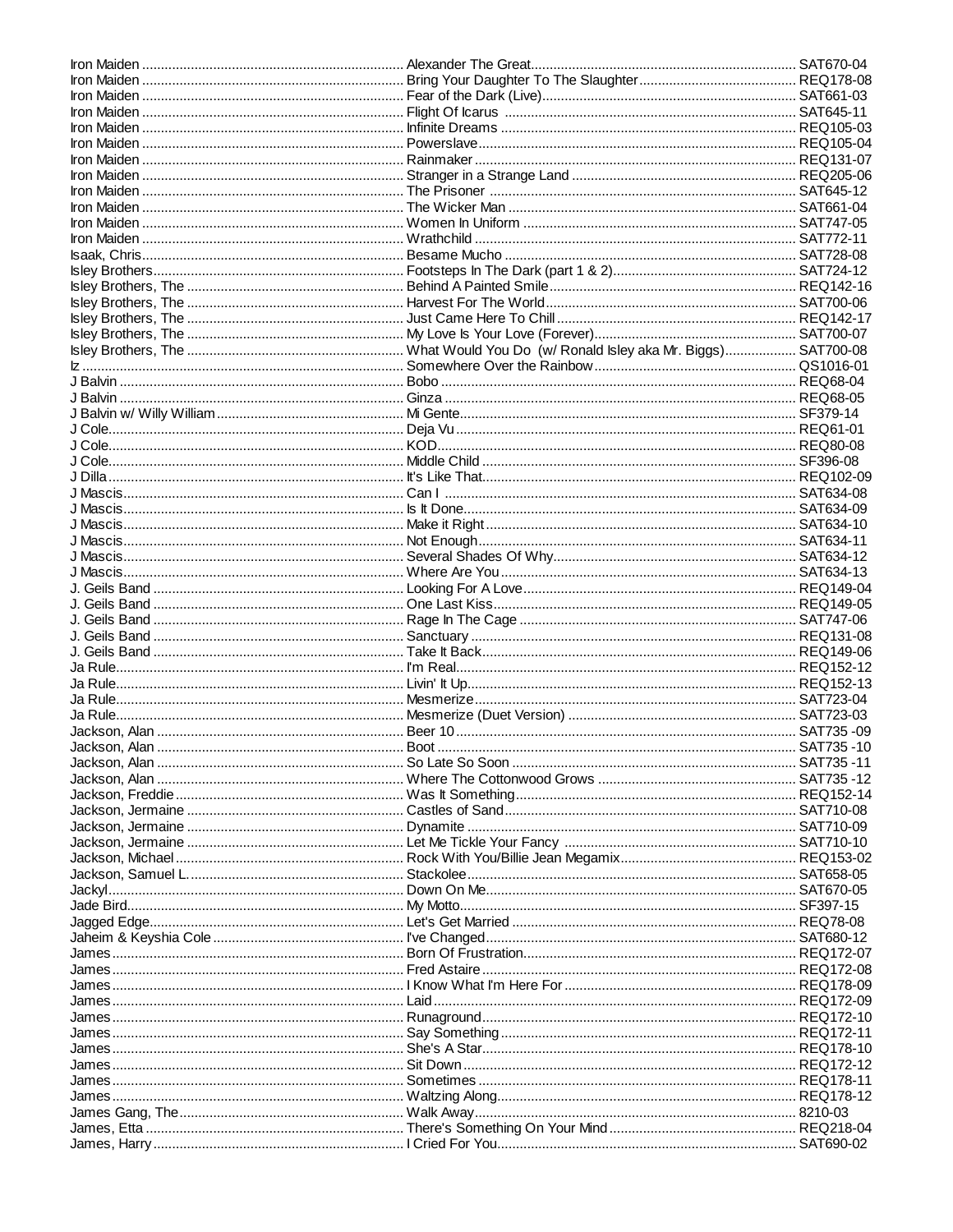| James, Harry ……………………………………………………………… It's Been A Long Long Time …………………………………………………… SAT690-04 |  |
|-------------------------------------------------------------------------------------------------|--|
|                                                                                                 |  |
| James, Harry …………………………………………………………… You Made Me Love You ………………………………………………………… SAT690-06      |  |
|                                                                                                 |  |
|                                                                                                 |  |
|                                                                                                 |  |
|                                                                                                 |  |
|                                                                                                 |  |
|                                                                                                 |  |
|                                                                                                 |  |
|                                                                                                 |  |
|                                                                                                 |  |
|                                                                                                 |  |
|                                                                                                 |  |
|                                                                                                 |  |
|                                                                                                 |  |
|                                                                                                 |  |
|                                                                                                 |  |
|                                                                                                 |  |
|                                                                                                 |  |
|                                                                                                 |  |
|                                                                                                 |  |
|                                                                                                 |  |
|                                                                                                 |  |
|                                                                                                 |  |
|                                                                                                 |  |
|                                                                                                 |  |
|                                                                                                 |  |
|                                                                                                 |  |
|                                                                                                 |  |
|                                                                                                 |  |
|                                                                                                 |  |
|                                                                                                 |  |
|                                                                                                 |  |
|                                                                                                 |  |
|                                                                                                 |  |
|                                                                                                 |  |
|                                                                                                 |  |
|                                                                                                 |  |
|                                                                                                 |  |
|                                                                                                 |  |
|                                                                                                 |  |
|                                                                                                 |  |
|                                                                                                 |  |
|                                                                                                 |  |
|                                                                                                 |  |
|                                                                                                 |  |
|                                                                                                 |  |
|                                                                                                 |  |
|                                                                                                 |  |
|                                                                                                 |  |
|                                                                                                 |  |
|                                                                                                 |  |
|                                                                                                 |  |
|                                                                                                 |  |
|                                                                                                 |  |
|                                                                                                 |  |
|                                                                                                 |  |
|                                                                                                 |  |
| Jinks, Cody…………………………………………………………… Hippies & Cowboys ……………………………………………………………… SAT647-07         |  |
| Jinks, Cody…………………………………………………………… I'm Not The Devil …………………………………………………………………… SAT646-08       |  |
|                                                                                                 |  |
|                                                                                                 |  |
| Jinks, Cody…………………………………………………………… Must Be the Whiskey…………………………………………………………… SAT648-08         |  |
| Jinks, Cody…………………………………………………………… No Words …………………………………………………………………………… SAT709-08             |  |
|                                                                                                 |  |
|                                                                                                 |  |
|                                                                                                 |  |
|                                                                                                 |  |
|                                                                                                 |  |
|                                                                                                 |  |
|                                                                                                 |  |
|                                                                                                 |  |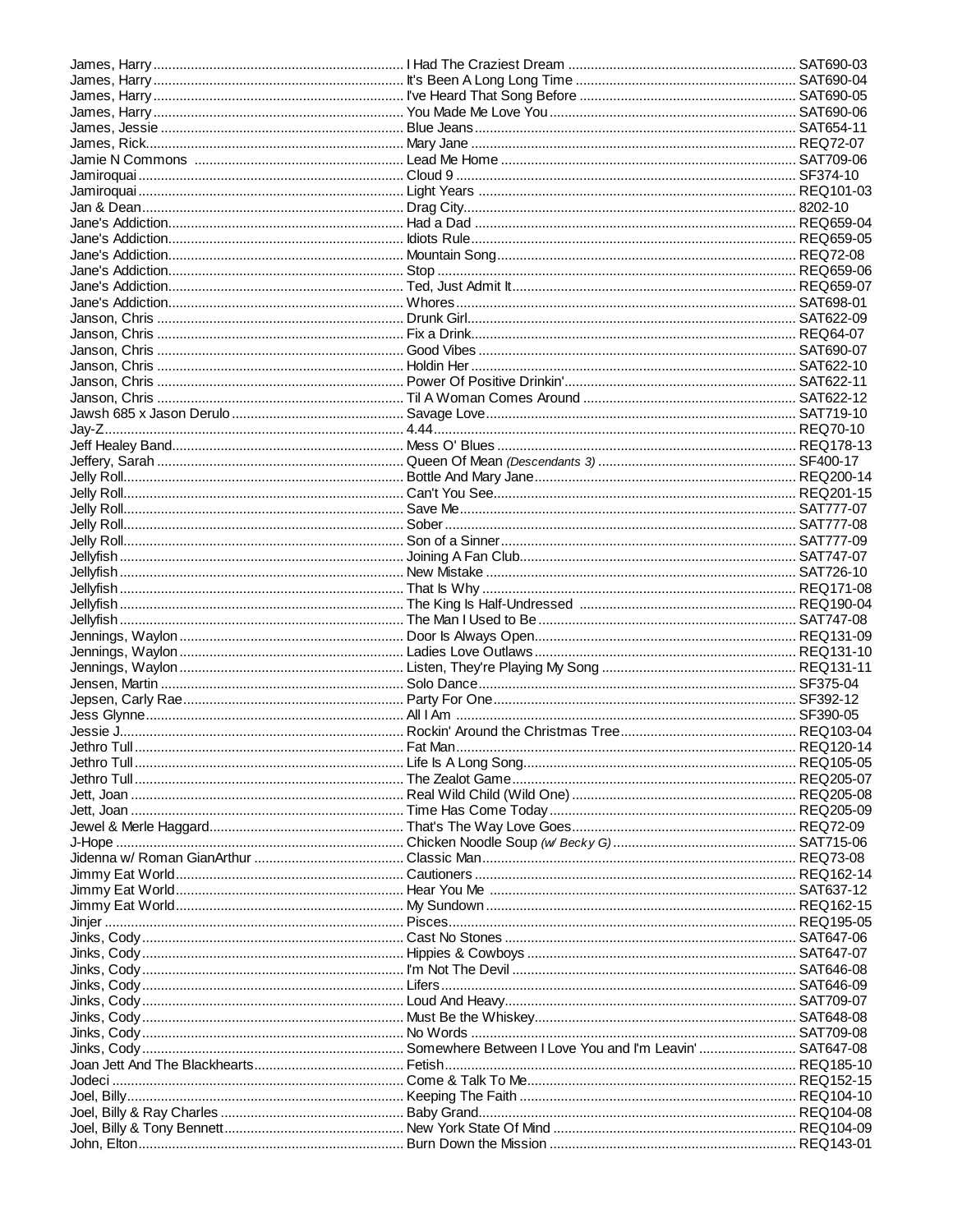| K7 ……………………………………………………………………… Move It Like This …………………………………………………………………… REQ115-09 |  |
|---------------------------------------------------------------------------------------|--|
|                                                                                       |  |
|                                                                                       |  |
|                                                                                       |  |
|                                                                                       |  |
|                                                                                       |  |
|                                                                                       |  |
|                                                                                       |  |
|                                                                                       |  |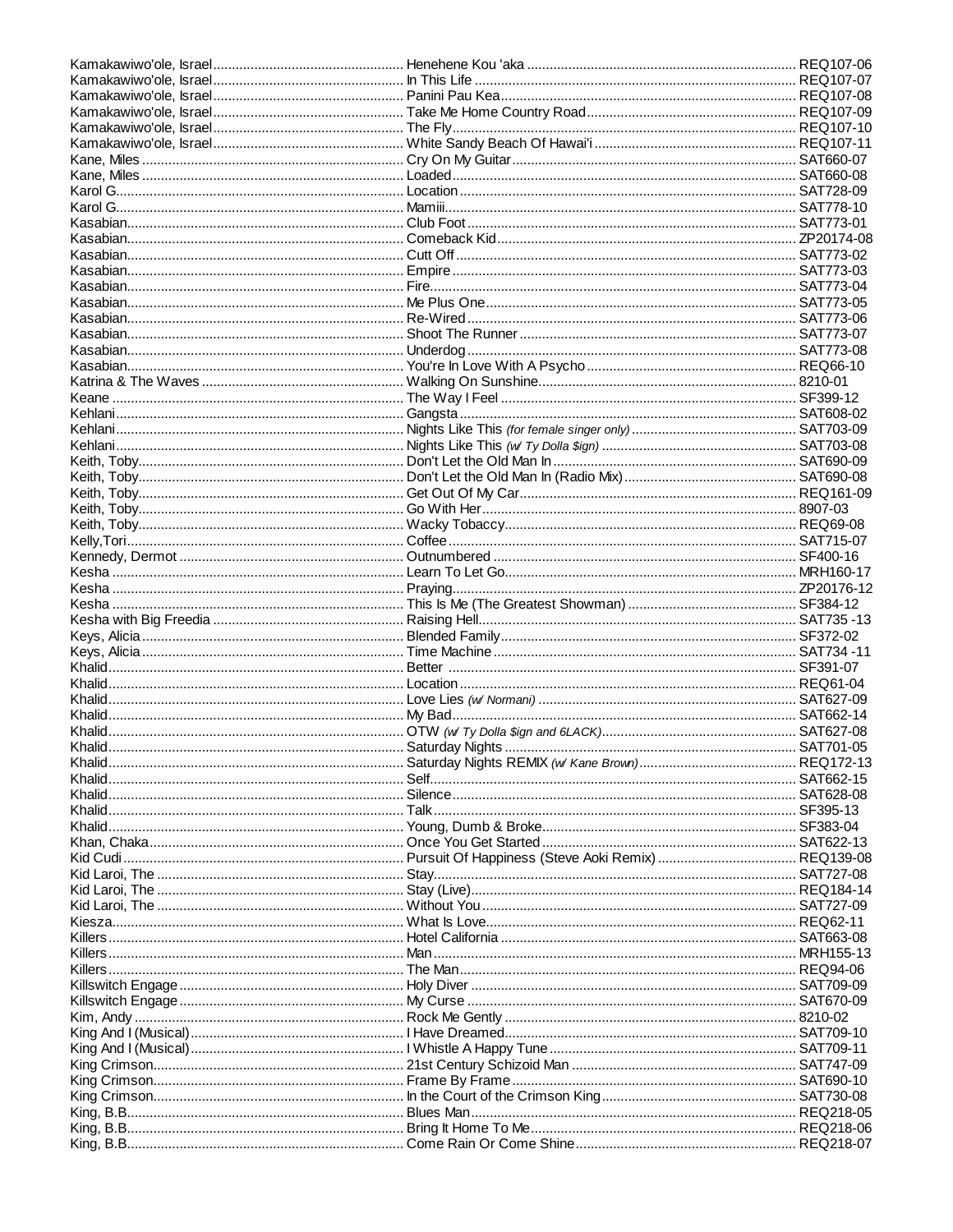| KoRn…………………………………………………………………… Inside Out ……………………………………………………………………………… SAT705-01                 |  |
|----------------------------------------------------------------------------------------------------|--|
|                                                                                                    |  |
|                                                                                                    |  |
|                                                                                                    |  |
|                                                                                                    |  |
|                                                                                                    |  |
|                                                                                                    |  |
|                                                                                                    |  |
|                                                                                                    |  |
|                                                                                                    |  |
|                                                                                                    |  |
|                                                                                                    |  |
|                                                                                                    |  |
|                                                                                                    |  |
|                                                                                                    |  |
|                                                                                                    |  |
|                                                                                                    |  |
|                                                                                                    |  |
|                                                                                                    |  |
|                                                                                                    |  |
|                                                                                                    |  |
|                                                                                                    |  |
|                                                                                                    |  |
|                                                                                                    |  |
|                                                                                                    |  |
|                                                                                                    |  |
|                                                                                                    |  |
|                                                                                                    |  |
|                                                                                                    |  |
|                                                                                                    |  |
|                                                                                                    |  |
| Krauss, Alison ………………………………………………………… New Fool……………………………………………………………………………… SAT689-11             |  |
|                                                                                                    |  |
|                                                                                                    |  |
|                                                                                                    |  |
| Krauss, Alison ………………………………………………………… Will There Be Any Stars In My Crown …………………………………… SAT689-15 |  |
|                                                                                                    |  |
|                                                                                                    |  |
|                                                                                                    |  |
|                                                                                                    |  |
|                                                                                                    |  |
|                                                                                                    |  |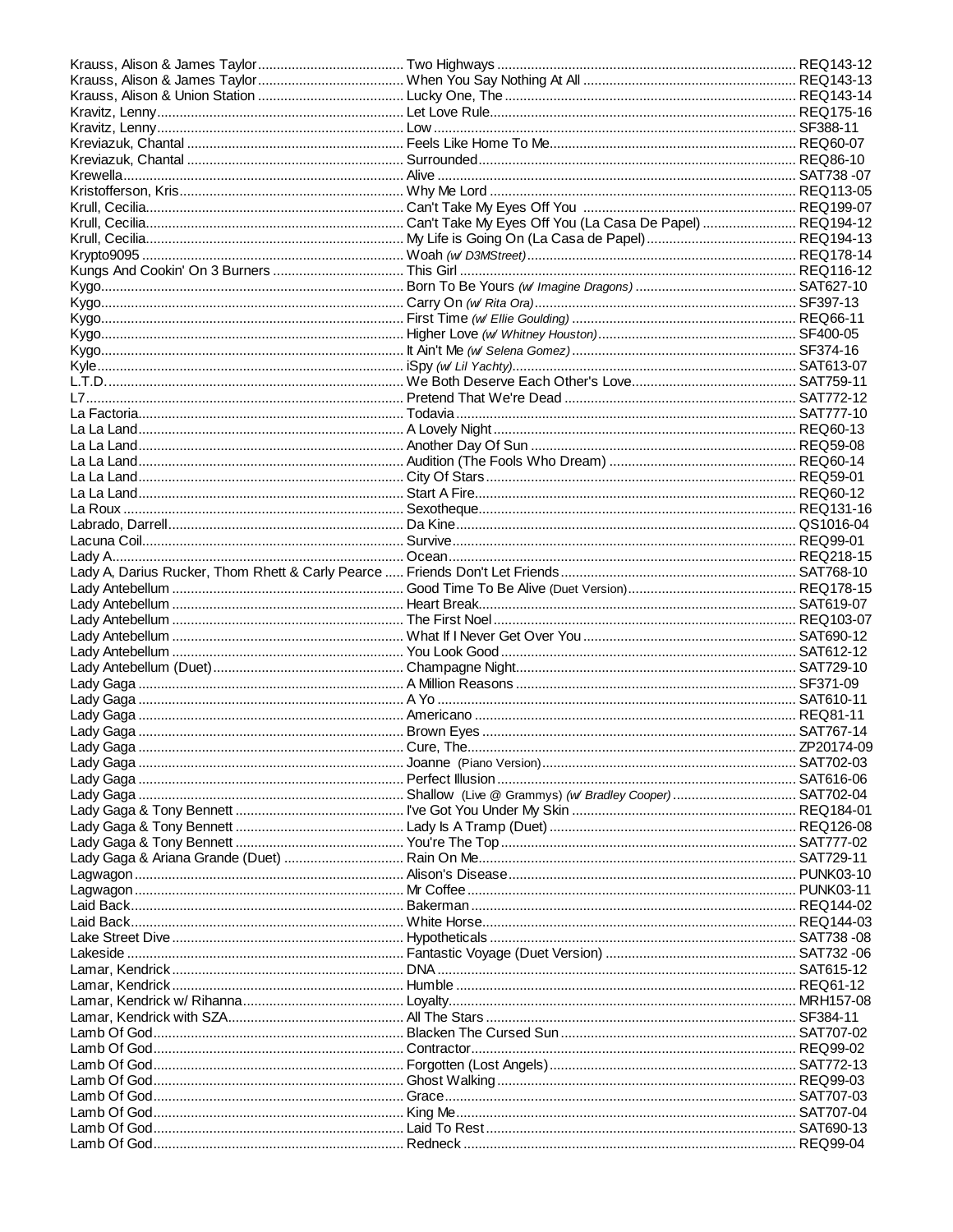| Lauv Lany …………………………………………………………… Mean It …………………………………………………………………………………… SAT735 -14 |  |
|---------------------------------------------------------------------------------------|--|
|                                                                                       |  |
|                                                                                       |  |
|                                                                                       |  |
|                                                                                       |  |
|                                                                                       |  |
|                                                                                       |  |
|                                                                                       |  |
|                                                                                       |  |
|                                                                                       |  |
|                                                                                       |  |
|                                                                                       |  |
|                                                                                       |  |
|                                                                                       |  |
|                                                                                       |  |
|                                                                                       |  |
|                                                                                       |  |
|                                                                                       |  |
|                                                                                       |  |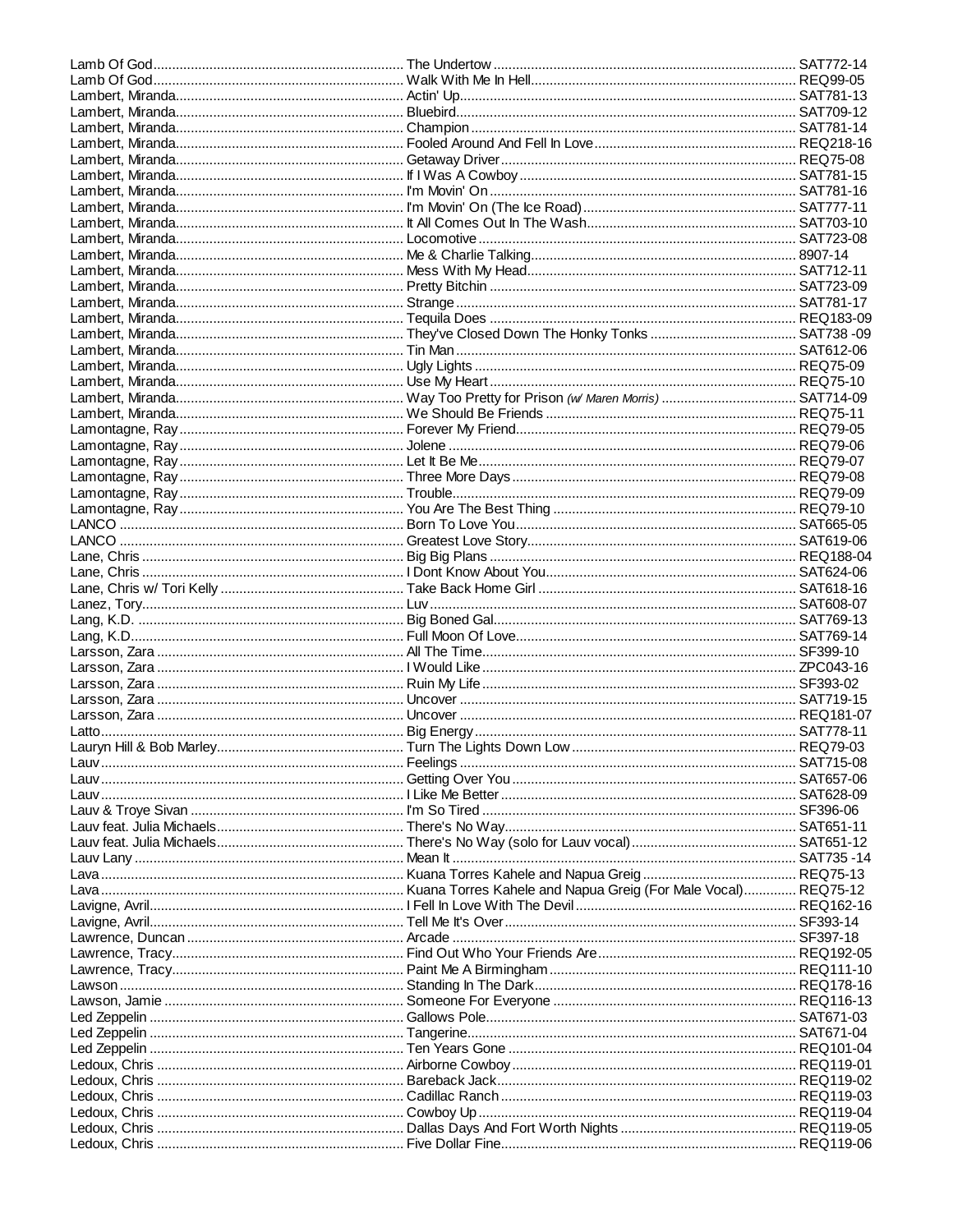| Lil Baby………………………………………………………………… Woah ……………………………………………………………………………………… SAT782-04 |  |
|------------------------------------------------------------------------------------|--|
|                                                                                    |  |
|                                                                                    |  |
|                                                                                    |  |
|                                                                                    |  |
|                                                                                    |  |
|                                                                                    |  |
|                                                                                    |  |
|                                                                                    |  |
|                                                                                    |  |
|                                                                                    |  |
|                                                                                    |  |
|                                                                                    |  |
|                                                                                    |  |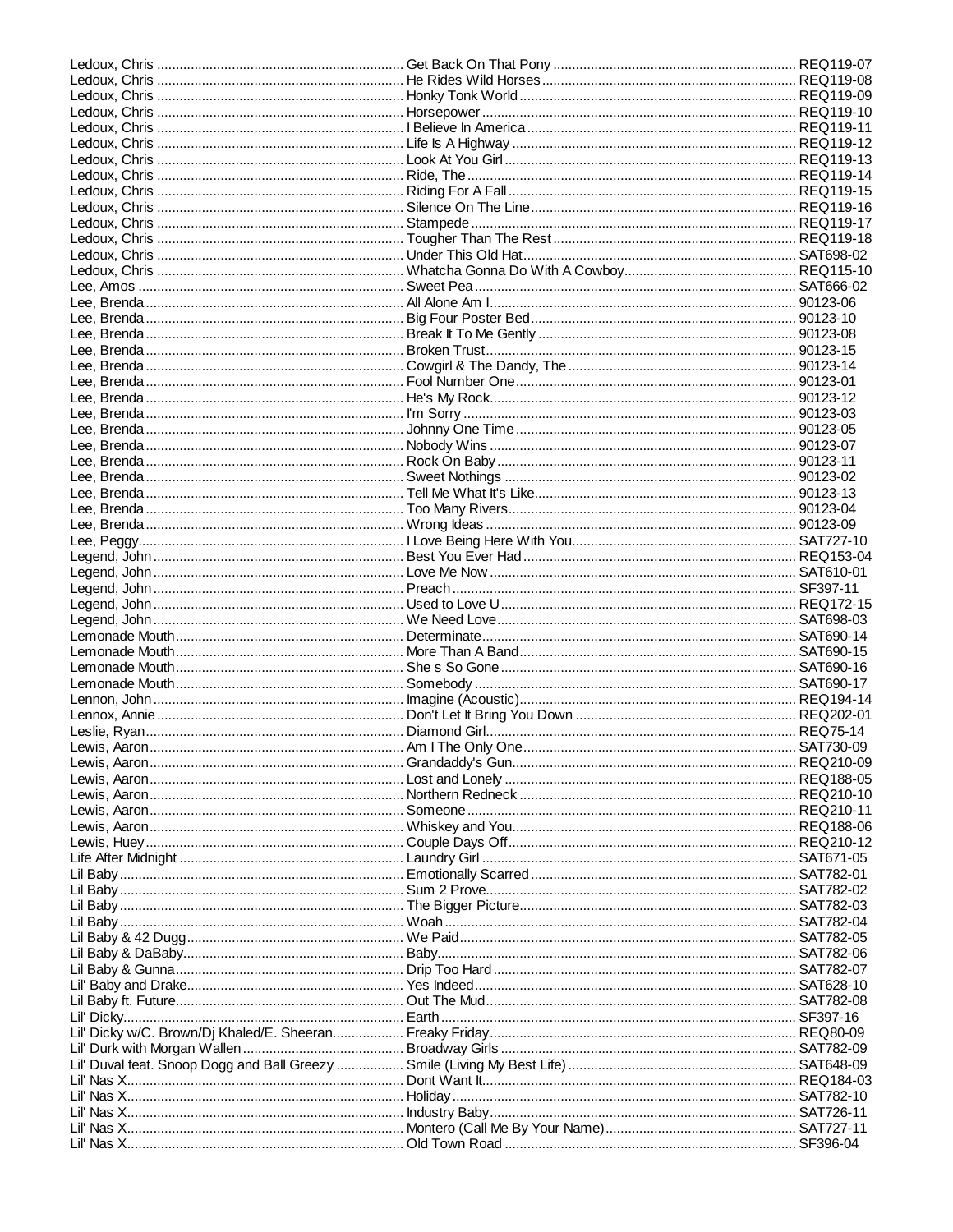| Little Mix………………………………………………………………… Wasabi………………………………………………………………………………… SAT715-09 |  |
|-------------------------------------------------------------------------------------|--|
|                                                                                     |  |
|                                                                                     |  |
|                                                                                     |  |
|                                                                                     |  |
|                                                                                     |  |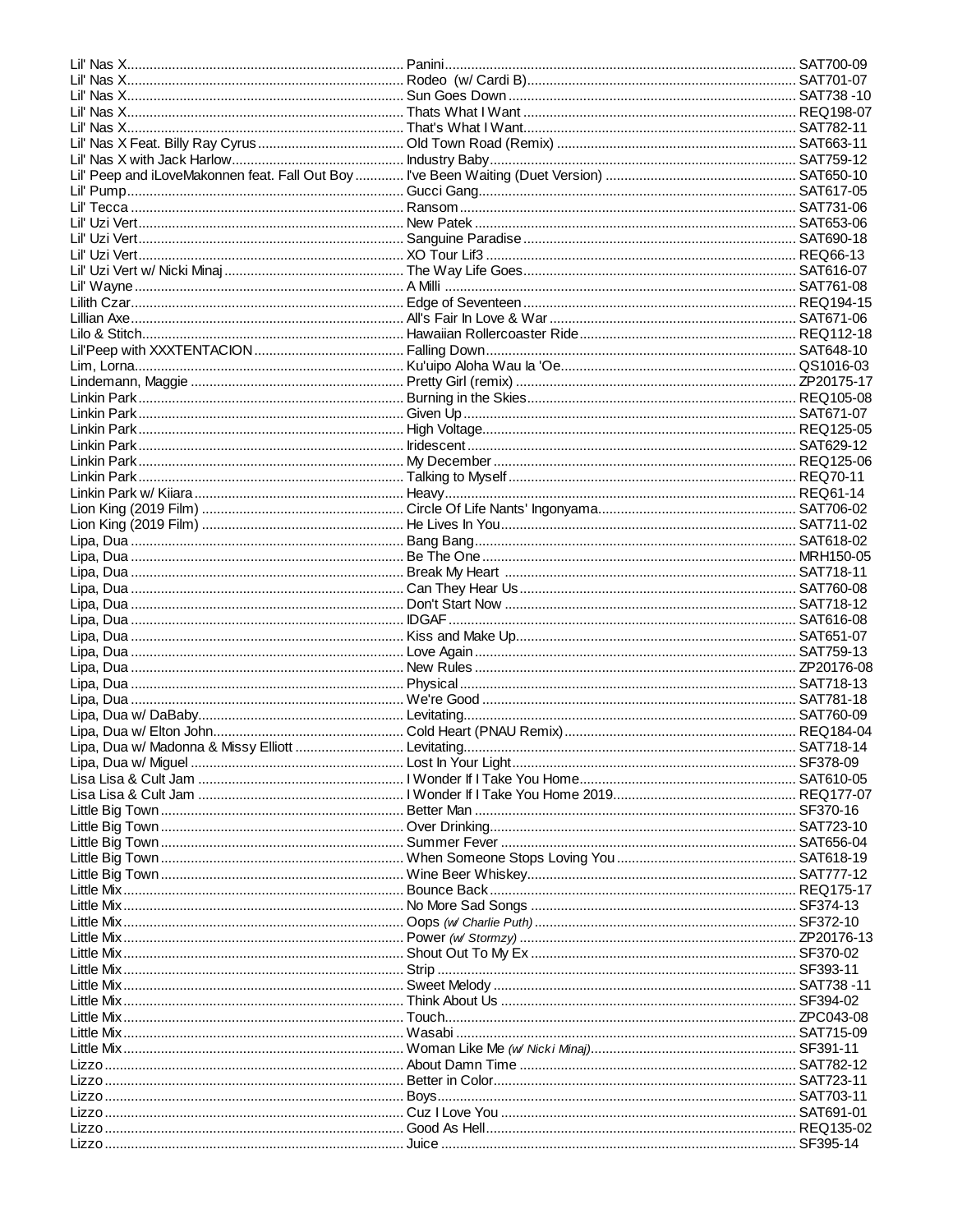| Lloyd, Cher …………………………………………………………… None Of My Business………………………………………………………… SAT654-12 |  |
|-----------------------------------------------------------------------------------------|--|
|                                                                                         |  |
|                                                                                         |  |
|                                                                                         |  |
|                                                                                         |  |
|                                                                                         |  |
|                                                                                         |  |
|                                                                                         |  |
|                                                                                         |  |
|                                                                                         |  |
|                                                                                         |  |
|                                                                                         |  |
|                                                                                         |  |
|                                                                                         |  |
|                                                                                         |  |
|                                                                                         |  |
|                                                                                         |  |
|                                                                                         |  |
|                                                                                         |  |
|                                                                                         |  |
|                                                                                         |  |
|                                                                                         |  |
|                                                                                         |  |
|                                                                                         |  |
|                                                                                         |  |
|                                                                                         |  |
|                                                                                         |  |
|                                                                                         |  |
|                                                                                         |  |
|                                                                                         |  |
|                                                                                         |  |
|                                                                                         |  |
|                                                                                         |  |
|                                                                                         |  |
|                                                                                         |  |
|                                                                                         |  |
|                                                                                         |  |
|                                                                                         |  |
|                                                                                         |  |
|                                                                                         |  |
|                                                                                         |  |
|                                                                                         |  |
|                                                                                         |  |
|                                                                                         |  |
|                                                                                         |  |
|                                                                                         |  |
|                                                                                         |  |
|                                                                                         |  |
|                                                                                         |  |
|                                                                                         |  |
|                                                                                         |  |
|                                                                                         |  |
|                                                                                         |  |
|                                                                                         |  |
|                                                                                         |  |
|                                                                                         |  |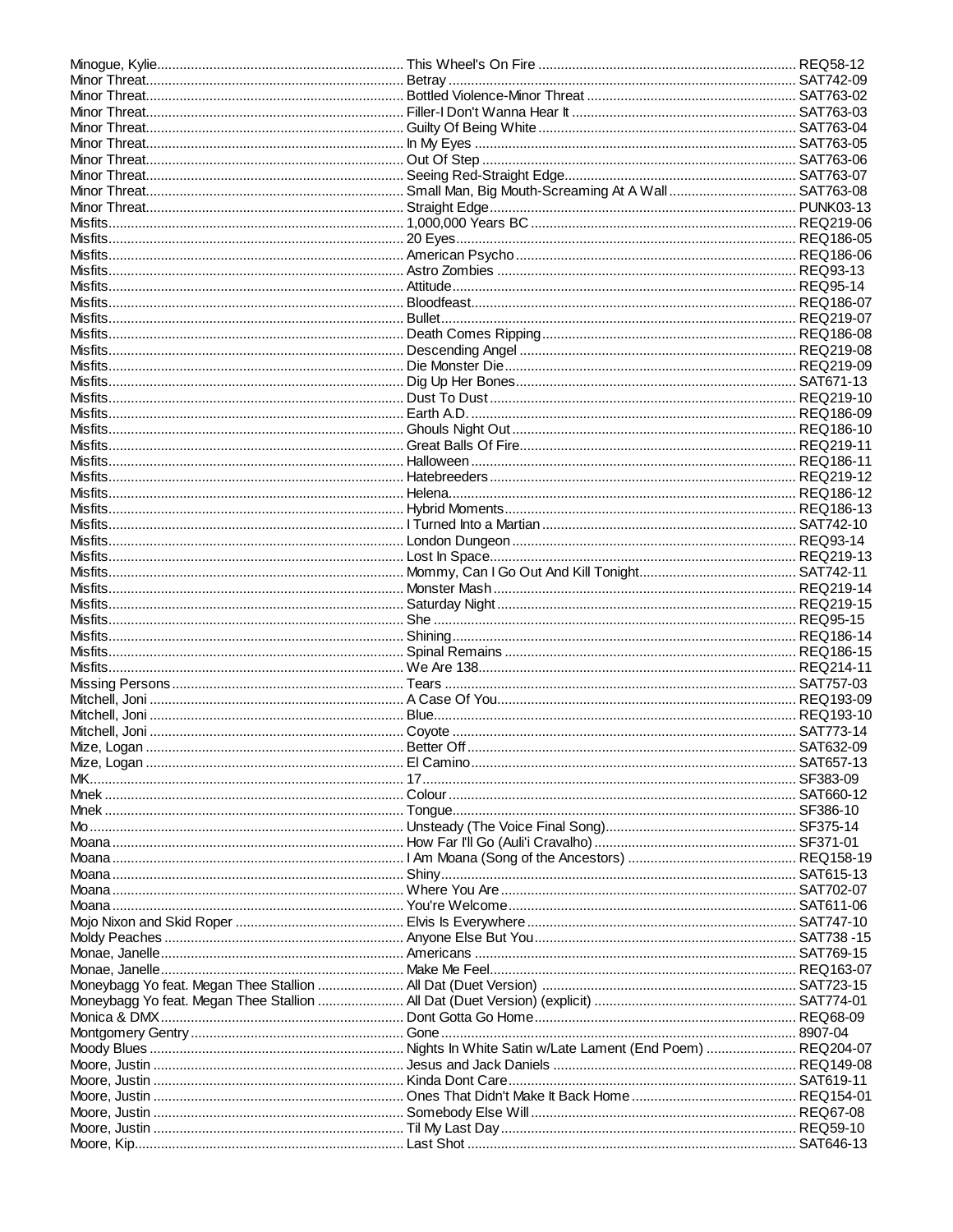| Motörhead……………………………………………………………… No Class ………………………………………………………………………………… SAT764-05 |  |
|--------------------------------------------------------------------------------------|--|
|                                                                                      |  |
|                                                                                      |  |
|                                                                                      |  |
|                                                                                      |  |
|                                                                                      |  |
|                                                                                      |  |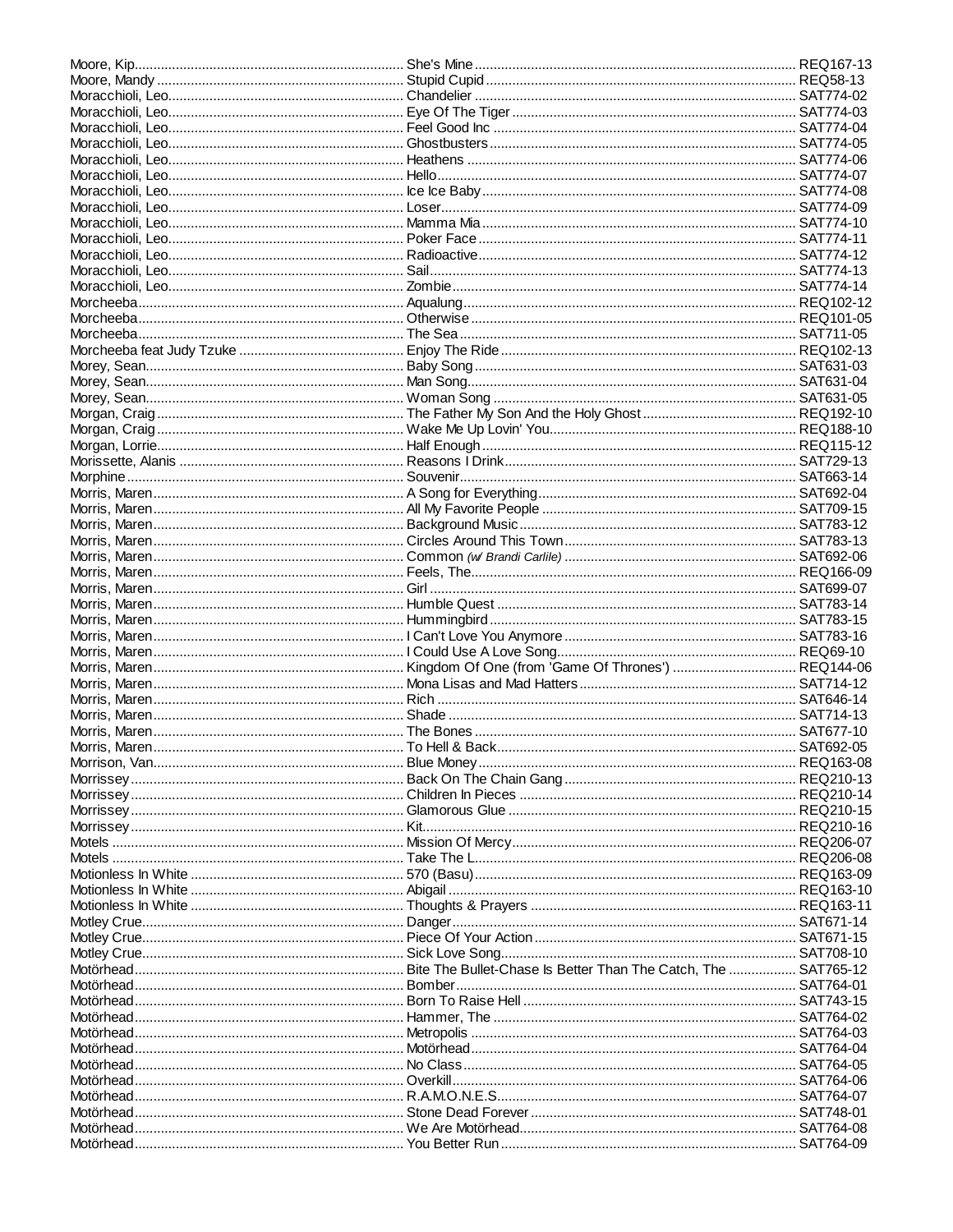| Mraz, Jason…………………………………………………………… Unlonely……………………………………………………………………………… SAT732 -08  |  |
|---------------------------------------------------------------------------------------|--|
|                                                                                       |  |
|                                                                                       |  |
|                                                                                       |  |
|                                                                                       |  |
|                                                                                       |  |
|                                                                                       |  |
|                                                                                       |  |
|                                                                                       |  |
|                                                                                       |  |
|                                                                                       |  |
|                                                                                       |  |
|                                                                                       |  |
|                                                                                       |  |
|                                                                                       |  |
|                                                                                       |  |
|                                                                                       |  |
|                                                                                       |  |
|                                                                                       |  |
|                                                                                       |  |
|                                                                                       |  |
|                                                                                       |  |
|                                                                                       |  |
|                                                                                       |  |
|                                                                                       |  |
|                                                                                       |  |
|                                                                                       |  |
|                                                                                       |  |
|                                                                                       |  |
|                                                                                       |  |
|                                                                                       |  |
|                                                                                       |  |
|                                                                                       |  |
|                                                                                       |  |
|                                                                                       |  |
|                                                                                       |  |
| Muse ……………………………………………………………………… Won't Stand Down ………………………………………………………………… SAT783-17 |  |
|                                                                                       |  |
|                                                                                       |  |
|                                                                                       |  |
|                                                                                       |  |
|                                                                                       |  |
|                                                                                       |  |
|                                                                                       |  |
|                                                                                       |  |
|                                                                                       |  |
|                                                                                       |  |
|                                                                                       |  |
|                                                                                       |  |
|                                                                                       |  |
|                                                                                       |  |
|                                                                                       |  |
|                                                                                       |  |
|                                                                                       |  |
|                                                                                       |  |
|                                                                                       |  |
|                                                                                       |  |
|                                                                                       |  |
|                                                                                       |  |
|                                                                                       |  |
|                                                                                       |  |
|                                                                                       |  |
|                                                                                       |  |
|                                                                                       |  |
|                                                                                       |  |
|                                                                                       |  |
|                                                                                       |  |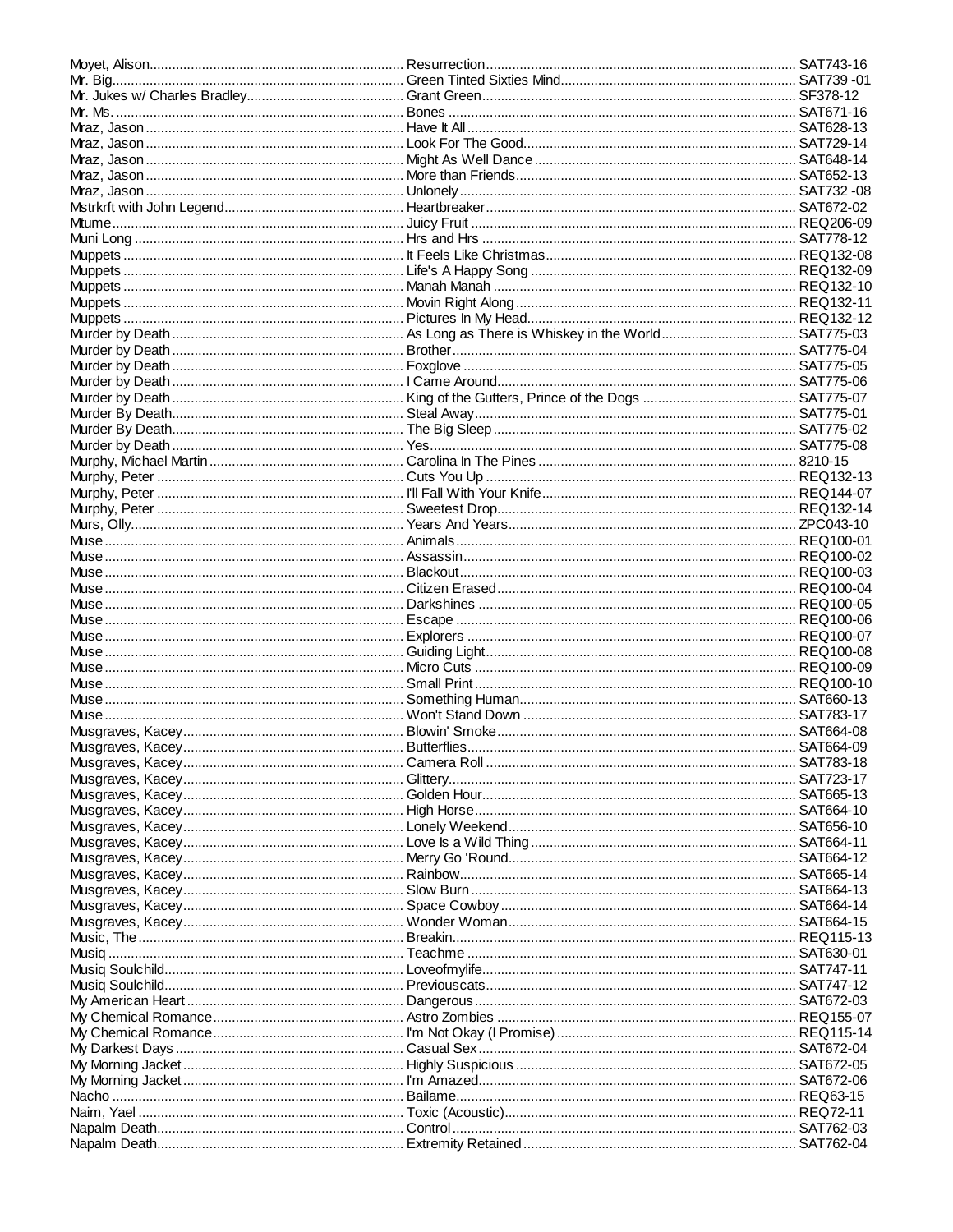| Neon Trees……………………………………………………………… Mad Love ……………………………………………………………………………… SAT704-18 |  |
|--------------------------------------------------------------------------------------|--|
| Neon Trees…………………………………………………………… Used To Like………………………………………………………………………… REQ188-11 |  |
|                                                                                      |  |
|                                                                                      |  |
|                                                                                      |  |
|                                                                                      |  |
|                                                                                      |  |
|                                                                                      |  |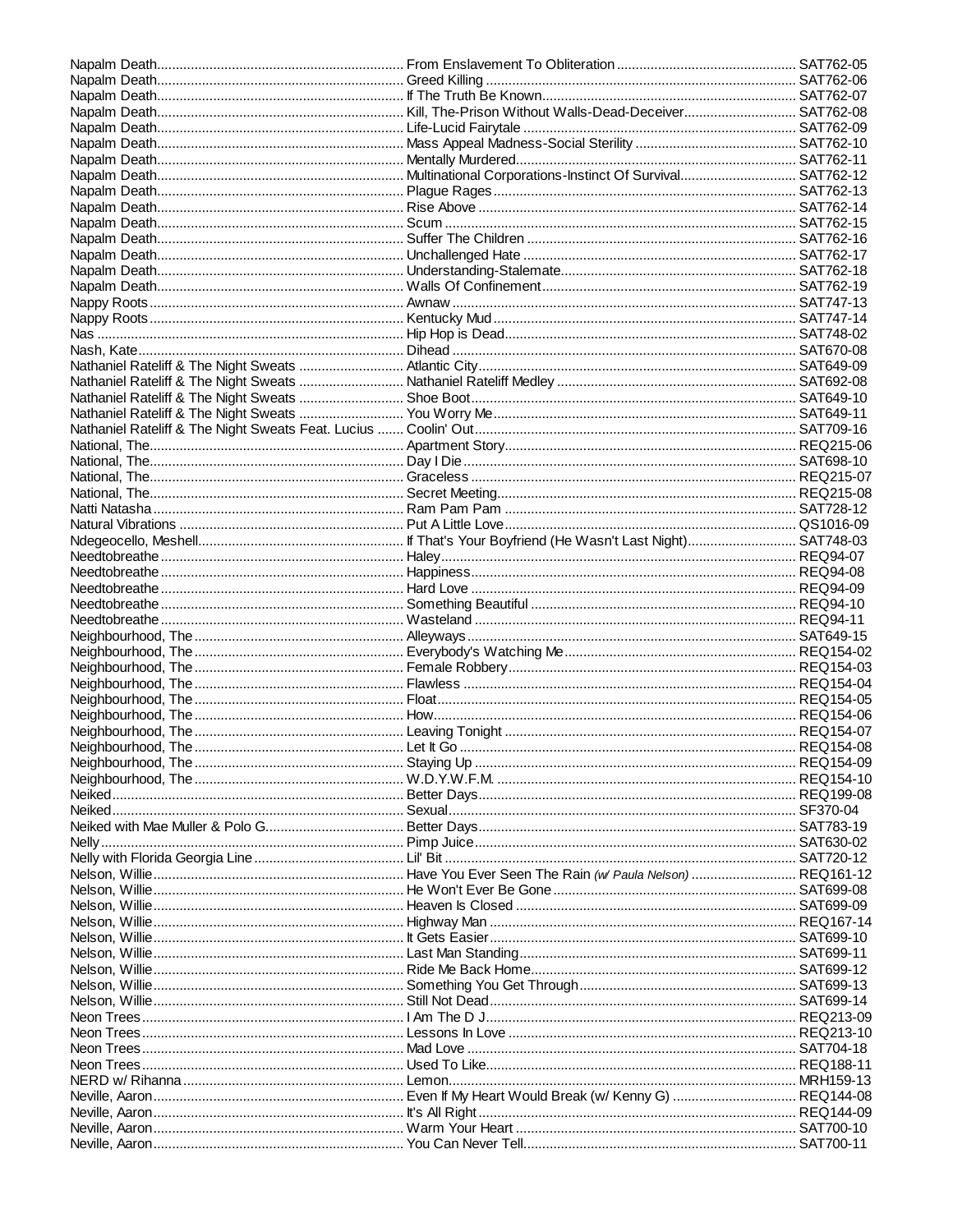| NF ……………………………………………………………………………………Just Like You …………………………………………………………………………………SAT727-13 |  |
|-------------------------------------------------------------------------------------------|--|
|                                                                                           |  |
| NF ……………………………………………………………………… No Name…………………………………………………………………………… SAT616-09             |  |
|                                                                                           |  |
|                                                                                           |  |
|                                                                                           |  |
|                                                                                           |  |
|                                                                                           |  |
|                                                                                           |  |
|                                                                                           |  |
|                                                                                           |  |
|                                                                                           |  |
|                                                                                           |  |
| Niko Moon ……………………………………………………………… No Sad Songs ……………………………………………………………………… SAT739 -02    |  |
|                                                                                           |  |
|                                                                                           |  |
|                                                                                           |  |
|                                                                                           |  |
|                                                                                           |  |
|                                                                                           |  |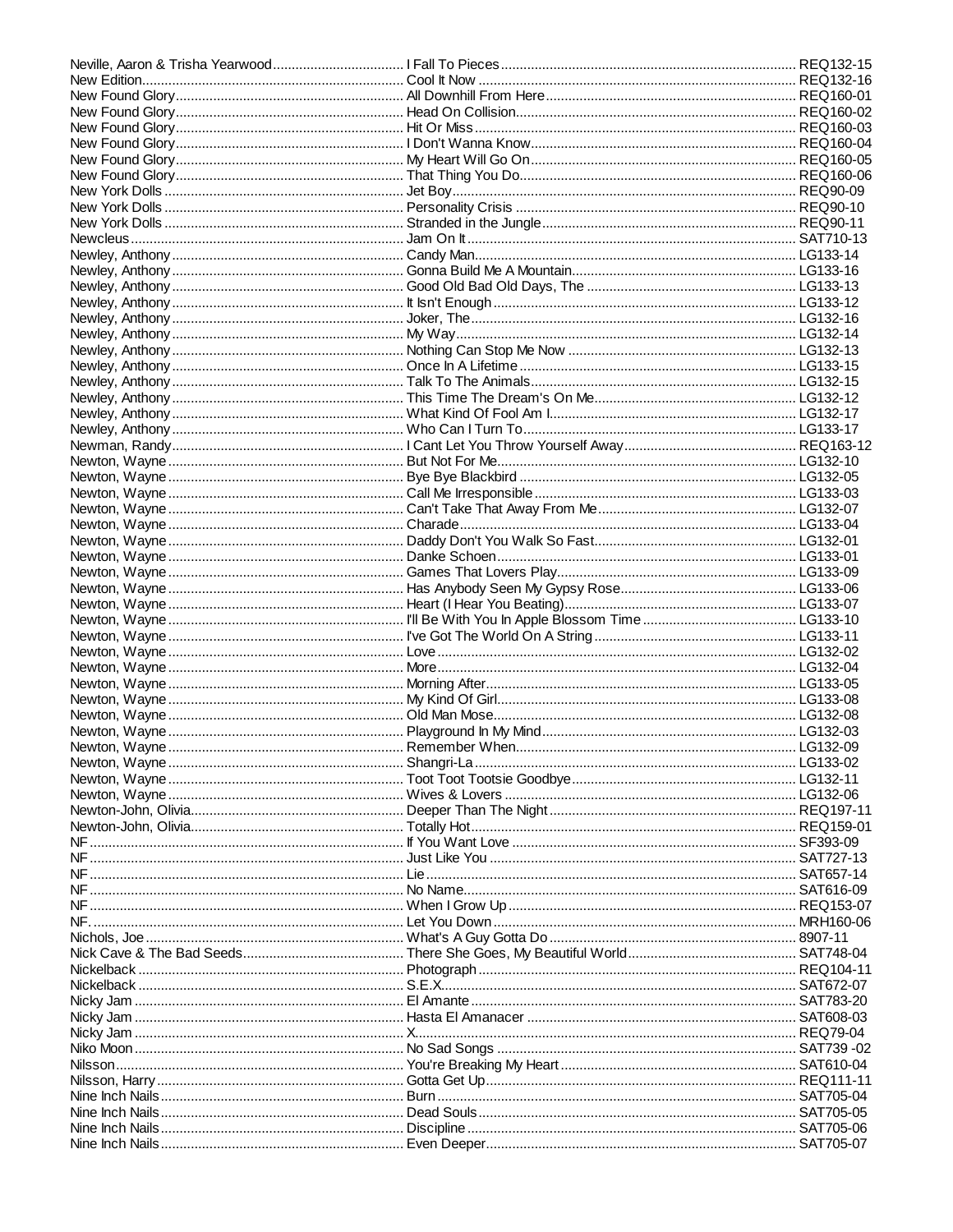| Normani …………………………………………………………………………… Motivation…………………………………………………………………………………… SF400-10 |  |
|-------------------------------------------------------------------------------------------|--|
|                                                                                           |  |
|                                                                                           |  |
|                                                                                           |  |
|                                                                                           |  |
|                                                                                           |  |
|                                                                                           |  |
|                                                                                           |  |
|                                                                                           |  |
|                                                                                           |  |
|                                                                                           |  |
|                                                                                           |  |
|                                                                                           |  |
|                                                                                           |  |
|                                                                                           |  |
|                                                                                           |  |
|                                                                                           |  |
|                                                                                           |  |
|                                                                                           |  |
|                                                                                           |  |
|                                                                                           |  |
|                                                                                           |  |
|                                                                                           |  |
|                                                                                           |  |
|                                                                                           |  |
|                                                                                           |  |
|                                                                                           |  |
|                                                                                           |  |
|                                                                                           |  |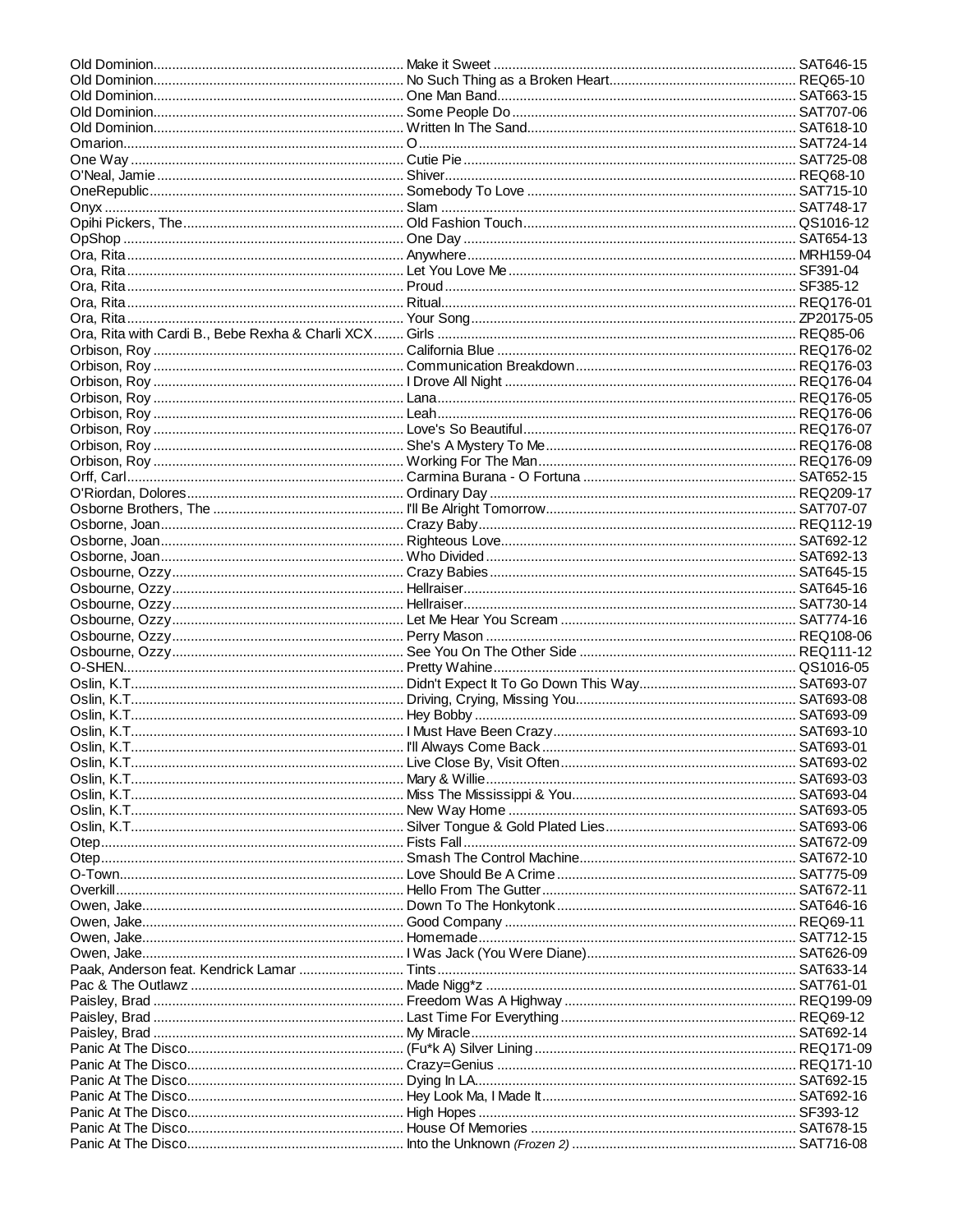| Parody ………………………………………………………………………………………Double D Cup……………………………………………………………………………………SAT631-07 |  |
|-----------------------------------------------------------------------------------------------|--|
|                                                                                               |  |
|                                                                                               |  |
|                                                                                               |  |
|                                                                                               |  |
|                                                                                               |  |
|                                                                                               |  |
|                                                                                               |  |
|                                                                                               |  |
|                                                                                               |  |
|                                                                                               |  |
|                                                                                               |  |
|                                                                                               |  |
|                                                                                               |  |
|                                                                                               |  |
|                                                                                               |  |
|                                                                                               |  |
|                                                                                               |  |
|                                                                                               |  |
|                                                                                               |  |
|                                                                                               |  |
|                                                                                               |  |
|                                                                                               |  |
|                                                                                               |  |
|                                                                                               |  |
|                                                                                               |  |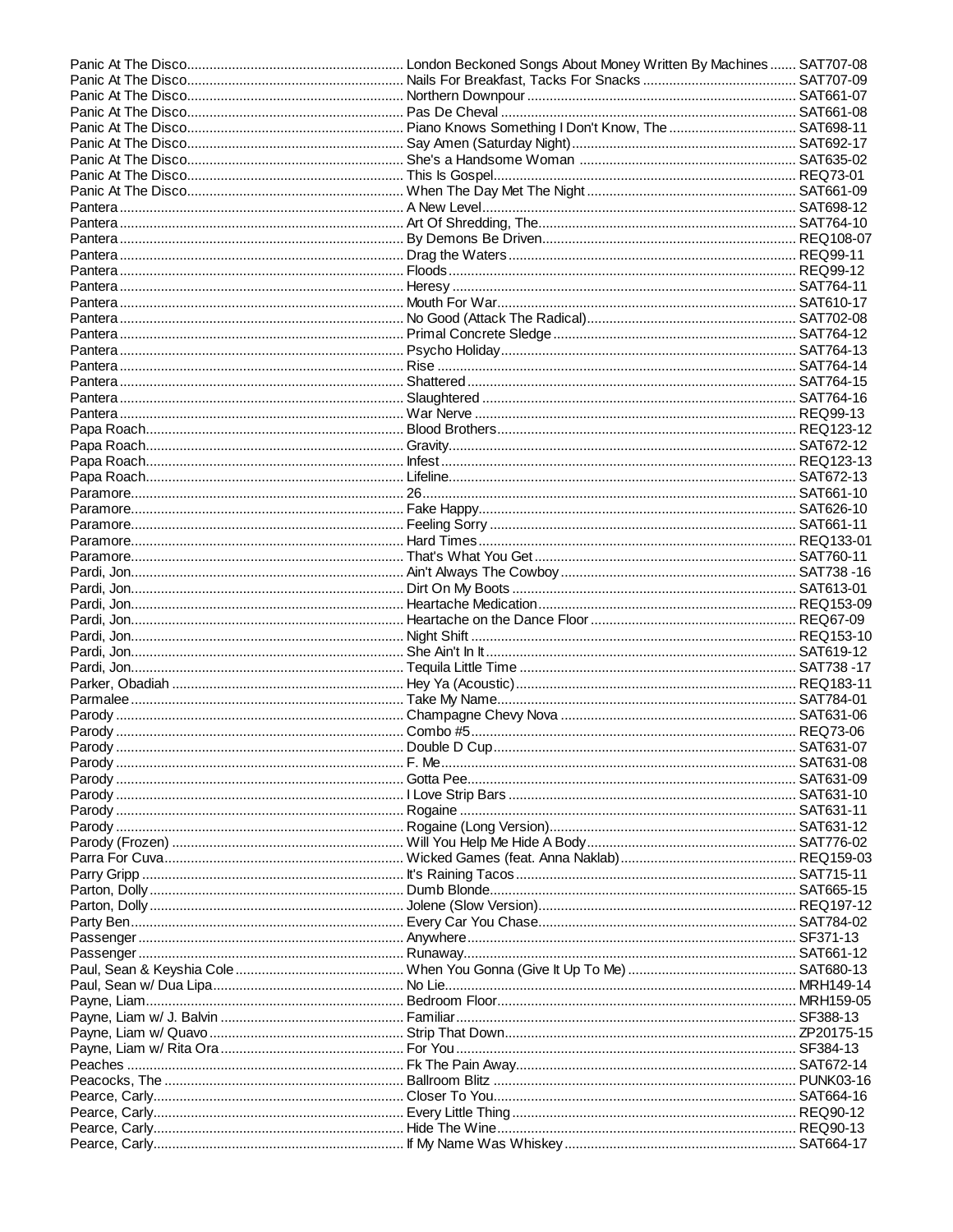| Pet Shop Boys……………………………………………………… Love Etc ……………………………………………………………………………… SAT636-13 |  |
|--------------------------------------------------------------------------------------|--|
|                                                                                      |  |
|                                                                                      |  |
|                                                                                      |  |
|                                                                                      |  |
|                                                                                      |  |
|                                                                                      |  |
|                                                                                      |  |
|                                                                                      |  |
|                                                                                      |  |
|                                                                                      |  |
|                                                                                      |  |
|                                                                                      |  |
|                                                                                      |  |
|                                                                                      |  |
|                                                                                      |  |
|                                                                                      |  |
|                                                                                      |  |
|                                                                                      |  |
|                                                                                      |  |
|                                                                                      |  |
|                                                                                      |  |
|                                                                                      |  |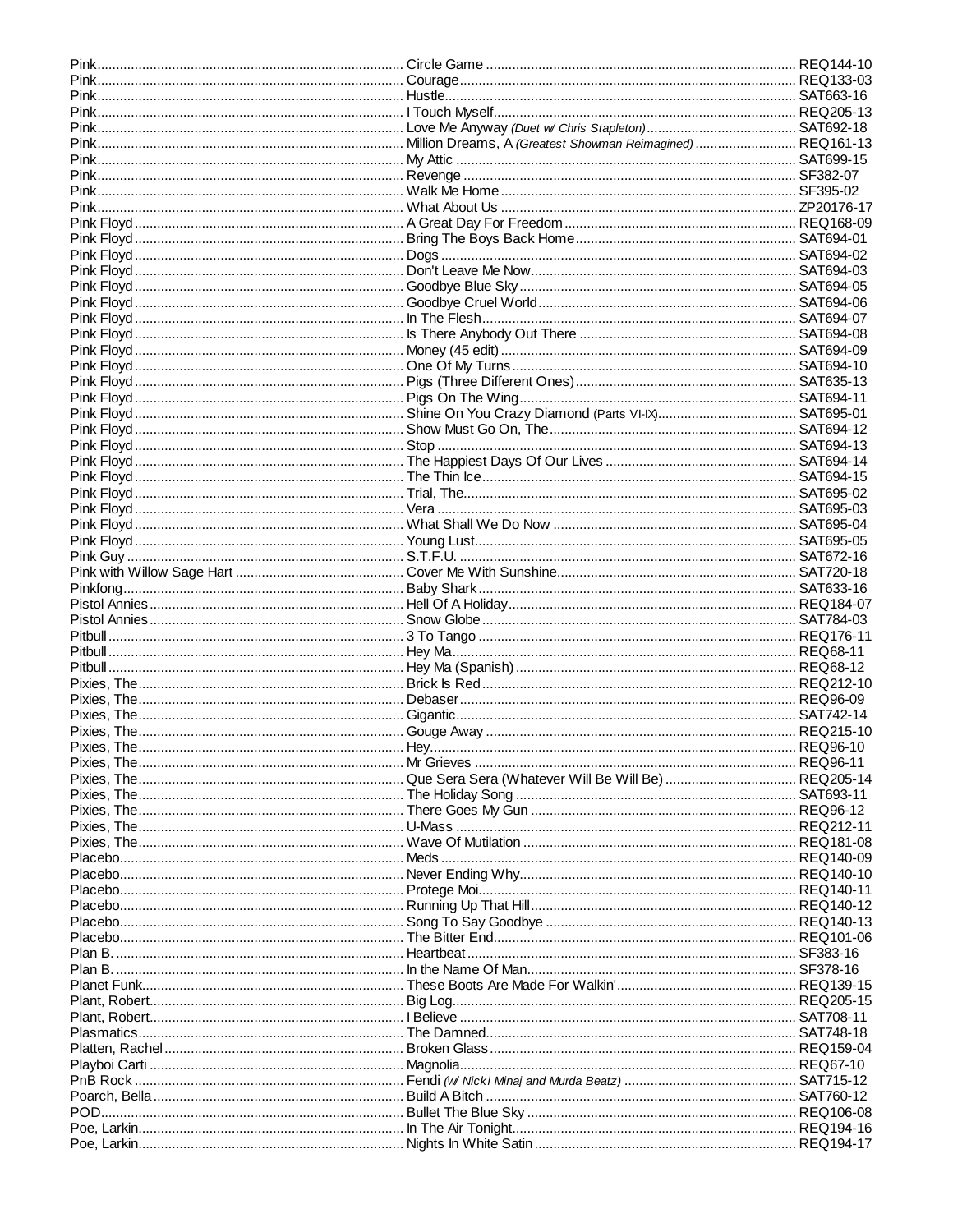| Post Malone feat. Ozzy Osbourne and Travis Scott  Take What You Want (for Post Malone vocal only)  REQ193-12 |  |
|--------------------------------------------------------------------------------------------------------------|--|
|                                                                                                              |  |
|                                                                                                              |  |
|                                                                                                              |  |
|                                                                                                              |  |
|                                                                                                              |  |
|                                                                                                              |  |
|                                                                                                              |  |
|                                                                                                              |  |
|                                                                                                              |  |
|                                                                                                              |  |
|                                                                                                              |  |
|                                                                                                              |  |
|                                                                                                              |  |
|                                                                                                              |  |
|                                                                                                              |  |
|                                                                                                              |  |
|                                                                                                              |  |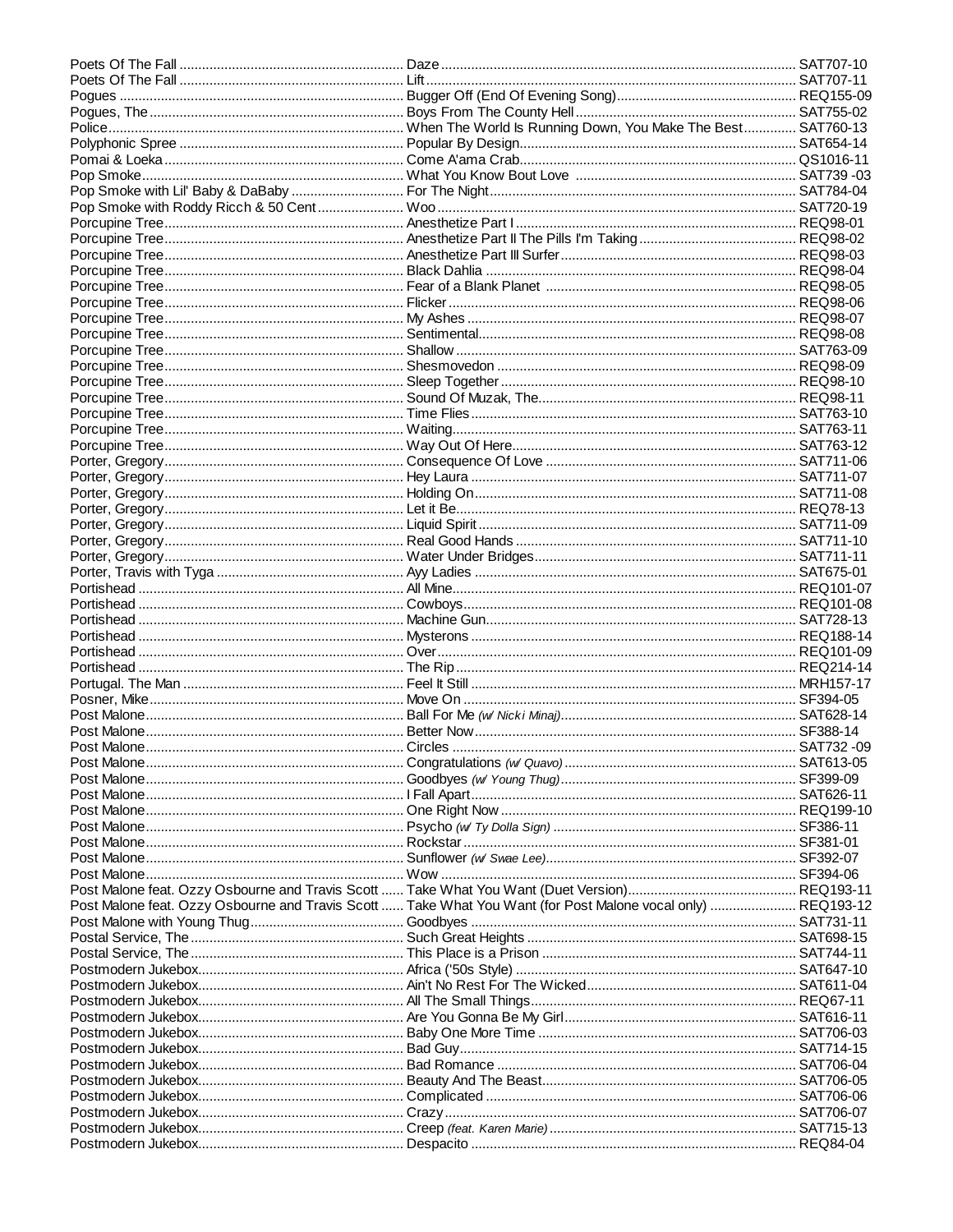| Pride, Charley…………………………………………………………… Missin' You………………………………………………………………………………… CB90321-04 |  |  |
|---------------------------------------------------------------------------------------------|--|--|
|                                                                                             |  |  |
|                                                                                             |  |  |
|                                                                                             |  |  |
|                                                                                             |  |  |
|                                                                                             |  |  |
|                                                                                             |  |  |
|                                                                                             |  |  |
|                                                                                             |  |  |
|                                                                                             |  |  |
|                                                                                             |  |  |
|                                                                                             |  |  |
|                                                                                             |  |  |
|                                                                                             |  |  |
|                                                                                             |  |  |
|                                                                                             |  |  |
|                                                                                             |  |  |
|                                                                                             |  |  |
|                                                                                             |  |  |
|                                                                                             |  |  |
|                                                                                             |  |  |
|                                                                                             |  |  |
|                                                                                             |  |  |
|                                                                                             |  |  |
|                                                                                             |  |  |
|                                                                                             |  |  |
|                                                                                             |  |  |
|                                                                                             |  |  |
|                                                                                             |  |  |
|                                                                                             |  |  |
|                                                                                             |  |  |
|                                                                                             |  |  |
|                                                                                             |  |  |
|                                                                                             |  |  |
|                                                                                             |  |  |
|                                                                                             |  |  |
|                                                                                             |  |  |
|                                                                                             |  |  |
|                                                                                             |  |  |
|                                                                                             |  |  |
|                                                                                             |  |  |
|                                                                                             |  |  |
|                                                                                             |  |  |
|                                                                                             |  |  |
|                                                                                             |  |  |
|                                                                                             |  |  |
|                                                                                             |  |  |
|                                                                                             |  |  |
|                                                                                             |  |  |
|                                                                                             |  |  |
|                                                                                             |  |  |
|                                                                                             |  |  |
|                                                                                             |  |  |
|                                                                                             |  |  |
|                                                                                             |  |  |
|                                                                                             |  |  |
|                                                                                             |  |  |
|                                                                                             |  |  |
|                                                                                             |  |  |
|                                                                                             |  |  |
|                                                                                             |  |  |
|                                                                                             |  |  |
|                                                                                             |  |  |
|                                                                                             |  |  |
|                                                                                             |  |  |
|                                                                                             |  |  |
|                                                                                             |  |  |
|                                                                                             |  |  |
|                                                                                             |  |  |
|                                                                                             |  |  |
|                                                                                             |  |  |
|                                                                                             |  |  |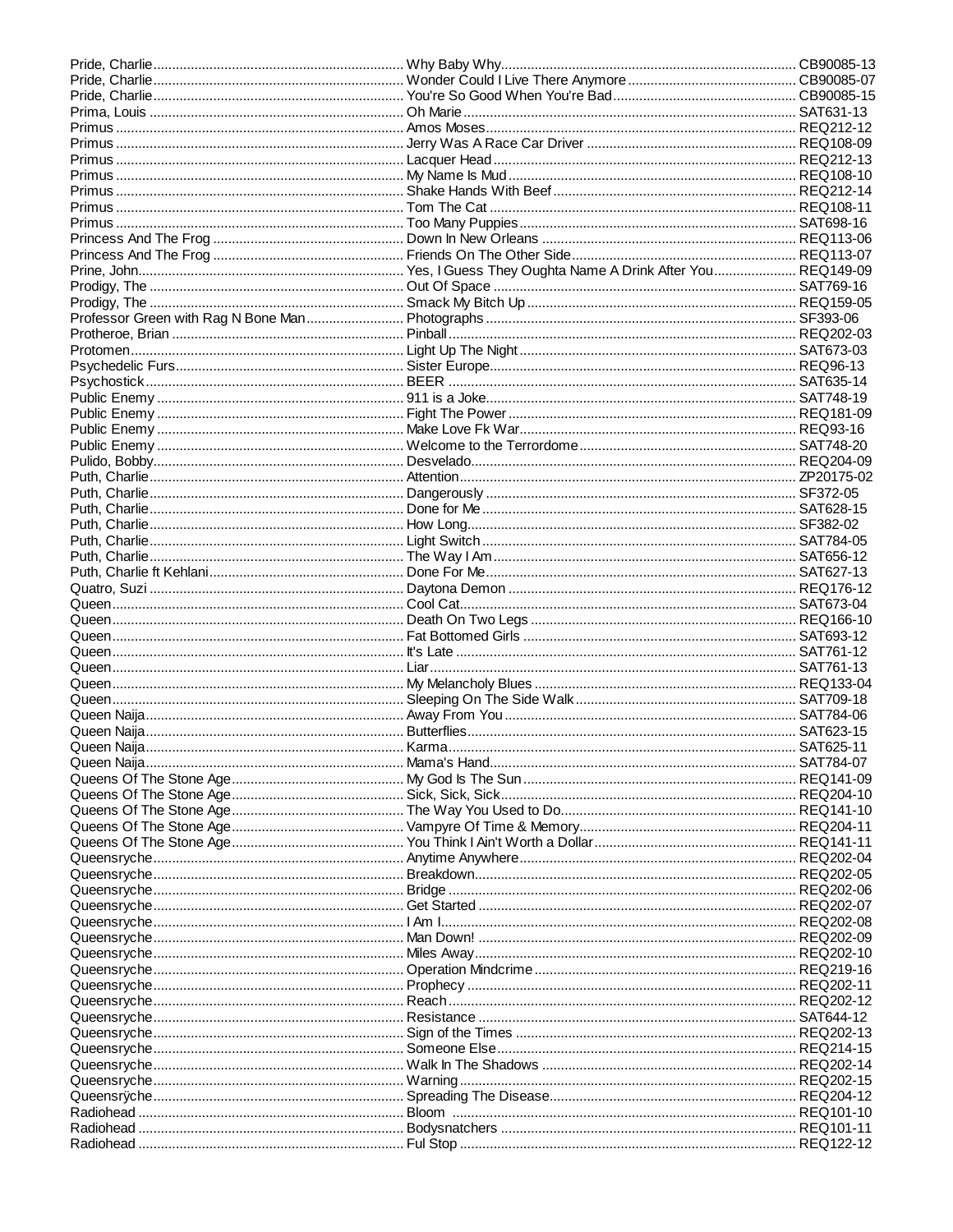| Rankin, Kenny ………………………………………………………… When Sunny Gets Blue ………………………………………………………… SAT706-15 |  |
|--------------------------------------------------------------------------------------------|--|
|                                                                                            |  |
|                                                                                            |  |
|                                                                                            |  |
|                                                                                            |  |
|                                                                                            |  |
|                                                                                            |  |
|                                                                                            |  |
|                                                                                            |  |
|                                                                                            |  |
|                                                                                            |  |
|                                                                                            |  |
|                                                                                            |  |
|                                                                                            |  |
|                                                                                            |  |
|                                                                                            |  |
|                                                                                            |  |
|                                                                                            |  |
|                                                                                            |  |
|                                                                                            |  |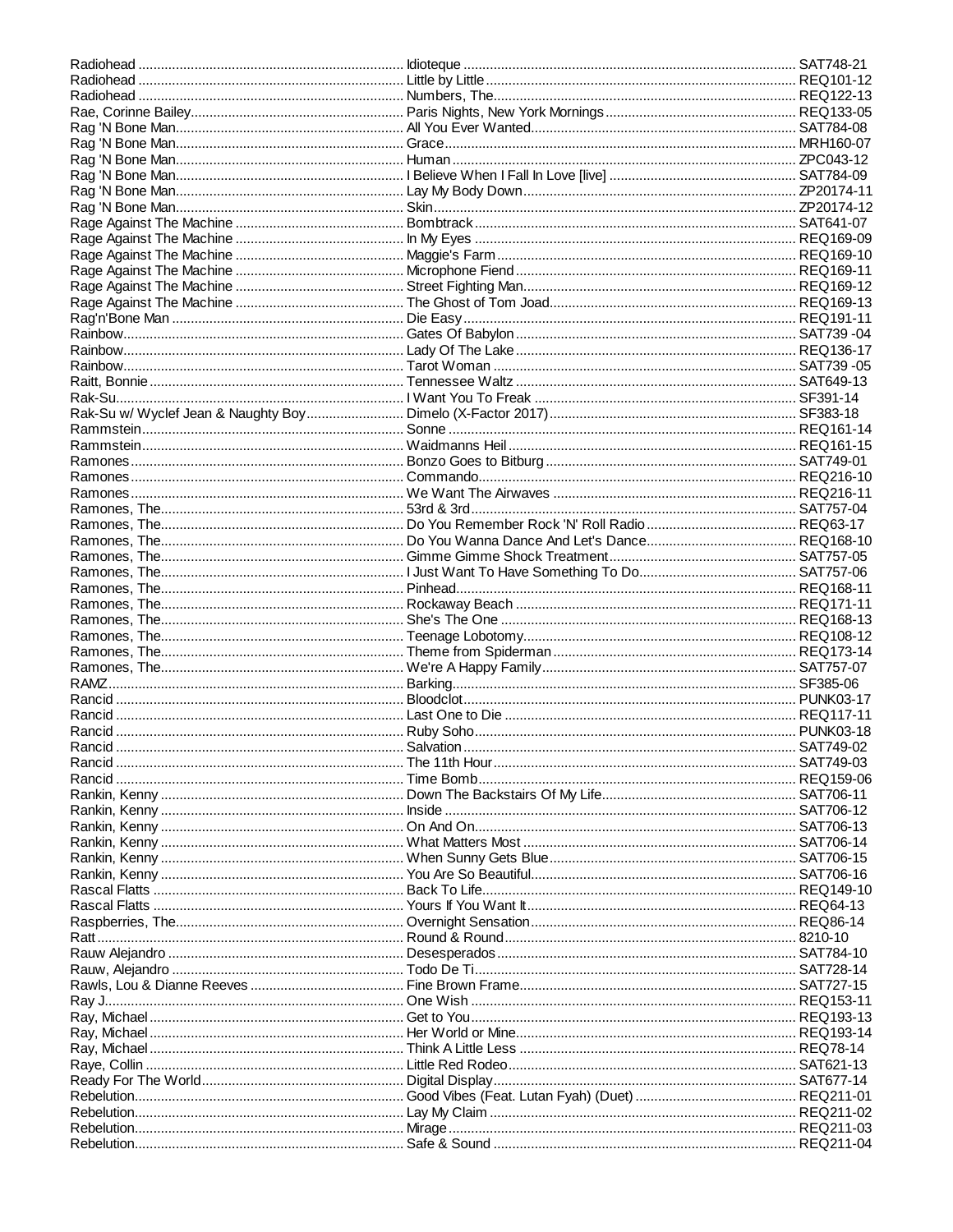| Reggie N Bollie ……………………………………………………… New Girl ……………………………………………………………………………………… REQ116-15 |  |
|--------------------------------------------------------------------------------------------|--|
|                                                                                            |  |
|                                                                                            |  |
|                                                                                            |  |
|                                                                                            |  |
|                                                                                            |  |
|                                                                                            |  |
|                                                                                            |  |
|                                                                                            |  |
|                                                                                            |  |
|                                                                                            |  |
|                                                                                            |  |
|                                                                                            |  |
|                                                                                            |  |
|                                                                                            |  |
|                                                                                            |  |
|                                                                                            |  |
|                                                                                            |  |
|                                                                                            |  |
|                                                                                            |  |
|                                                                                            |  |
|                                                                                            |  |
|                                                                                            |  |
|                                                                                            |  |
|                                                                                            |  |
|                                                                                            |  |
|                                                                                            |  |
|                                                                                            |  |
|                                                                                            |  |
|                                                                                            |  |
|                                                                                            |  |
|                                                                                            |  |
|                                                                                            |  |
|                                                                                            |  |
|                                                                                            |  |
|                                                                                            |  |
|                                                                                            |  |
|                                                                                            |  |
|                                                                                            |  |
|                                                                                            |  |
|                                                                                            |  |
|                                                                                            |  |
|                                                                                            |  |
|                                                                                            |  |
|                                                                                            |  |
|                                                                                            |  |
|                                                                                            |  |
|                                                                                            |  |
|                                                                                            |  |
|                                                                                            |  |
|                                                                                            |  |
|                                                                                            |  |
|                                                                                            |  |
|                                                                                            |  |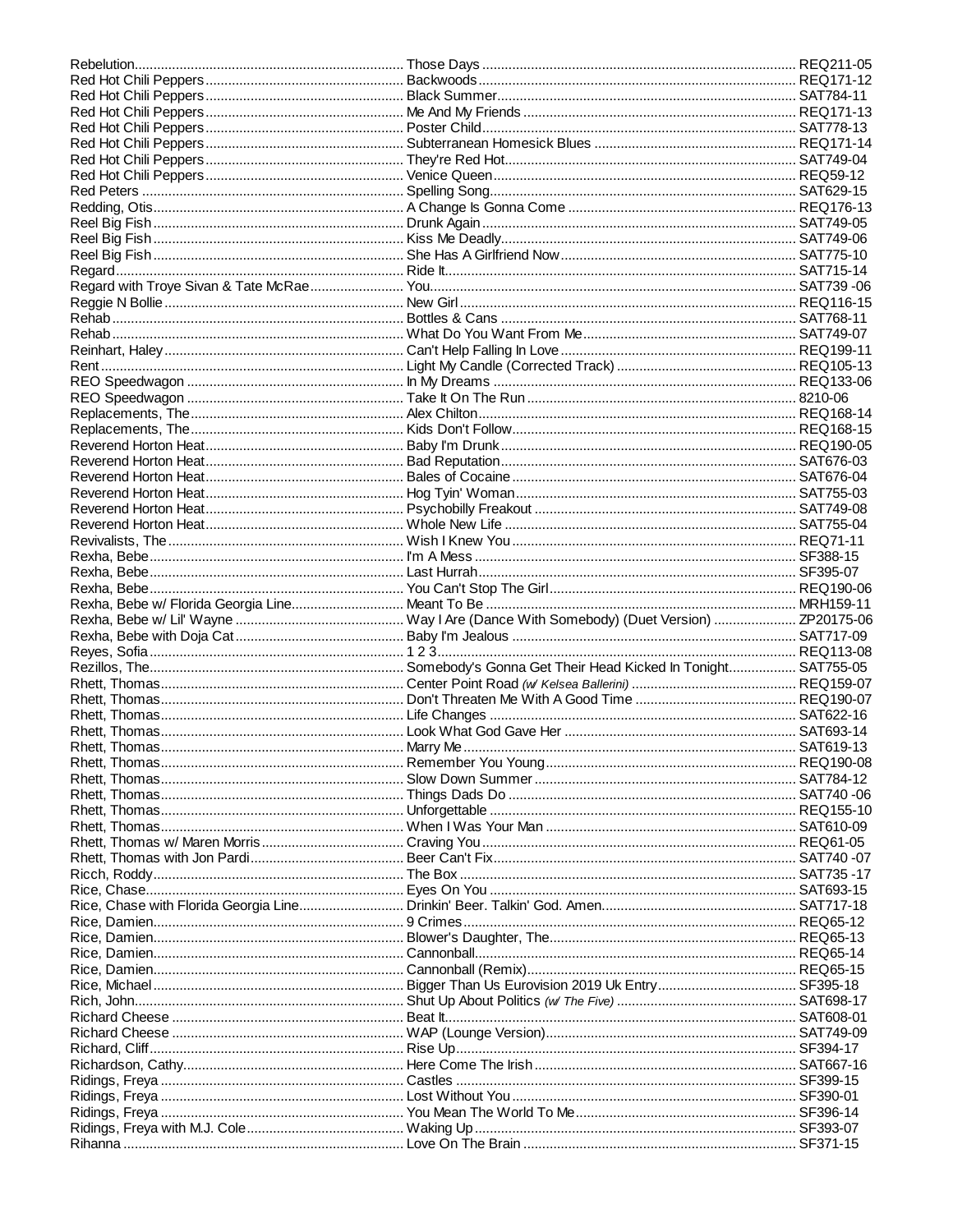| Rihanna ………………………………………………………………… Needed Me…………………………………………………………………………… SAT611-10 |  |
|------------------------------------------------------------------------------------|--|
|                                                                                    |  |
|                                                                                    |  |
|                                                                                    |  |
|                                                                                    |  |
|                                                                                    |  |
|                                                                                    |  |
|                                                                                    |  |
|                                                                                    |  |
|                                                                                    |  |
|                                                                                    |  |
|                                                                                    |  |
|                                                                                    |  |
|                                                                                    |  |
|                                                                                    |  |
|                                                                                    |  |
|                                                                                    |  |
|                                                                                    |  |
|                                                                                    |  |
|                                                                                    |  |
|                                                                                    |  |
|                                                                                    |  |
|                                                                                    |  |
|                                                                                    |  |
|                                                                                    |  |
|                                                                                    |  |
|                                                                                    |  |
|                                                                                    |  |
|                                                                                    |  |
|                                                                                    |  |
|                                                                                    |  |
|                                                                                    |  |
|                                                                                    |  |
|                                                                                    |  |
|                                                                                    |  |
|                                                                                    |  |
|                                                                                    |  |
|                                                                                    |  |
|                                                                                    |  |
|                                                                                    |  |
|                                                                                    |  |
|                                                                                    |  |
|                                                                                    |  |
|                                                                                    |  |
|                                                                                    |  |
|                                                                                    |  |
|                                                                                    |  |
|                                                                                    |  |
|                                                                                    |  |
|                                                                                    |  |
|                                                                                    |  |
|                                                                                    |  |
|                                                                                    |  |
|                                                                                    |  |
|                                                                                    |  |
|                                                                                    |  |
|                                                                                    |  |
|                                                                                    |  |
|                                                                                    |  |
|                                                                                    |  |
|                                                                                    |  |
|                                                                                    |  |
|                                                                                    |  |
|                                                                                    |  |
|                                                                                    |  |
|                                                                                    |  |
|                                                                                    |  |
|                                                                                    |  |
|                                                                                    |  |
|                                                                                    |  |
|                                                                                    |  |
|                                                                                    |  |
|                                                                                    |  |
|                                                                                    |  |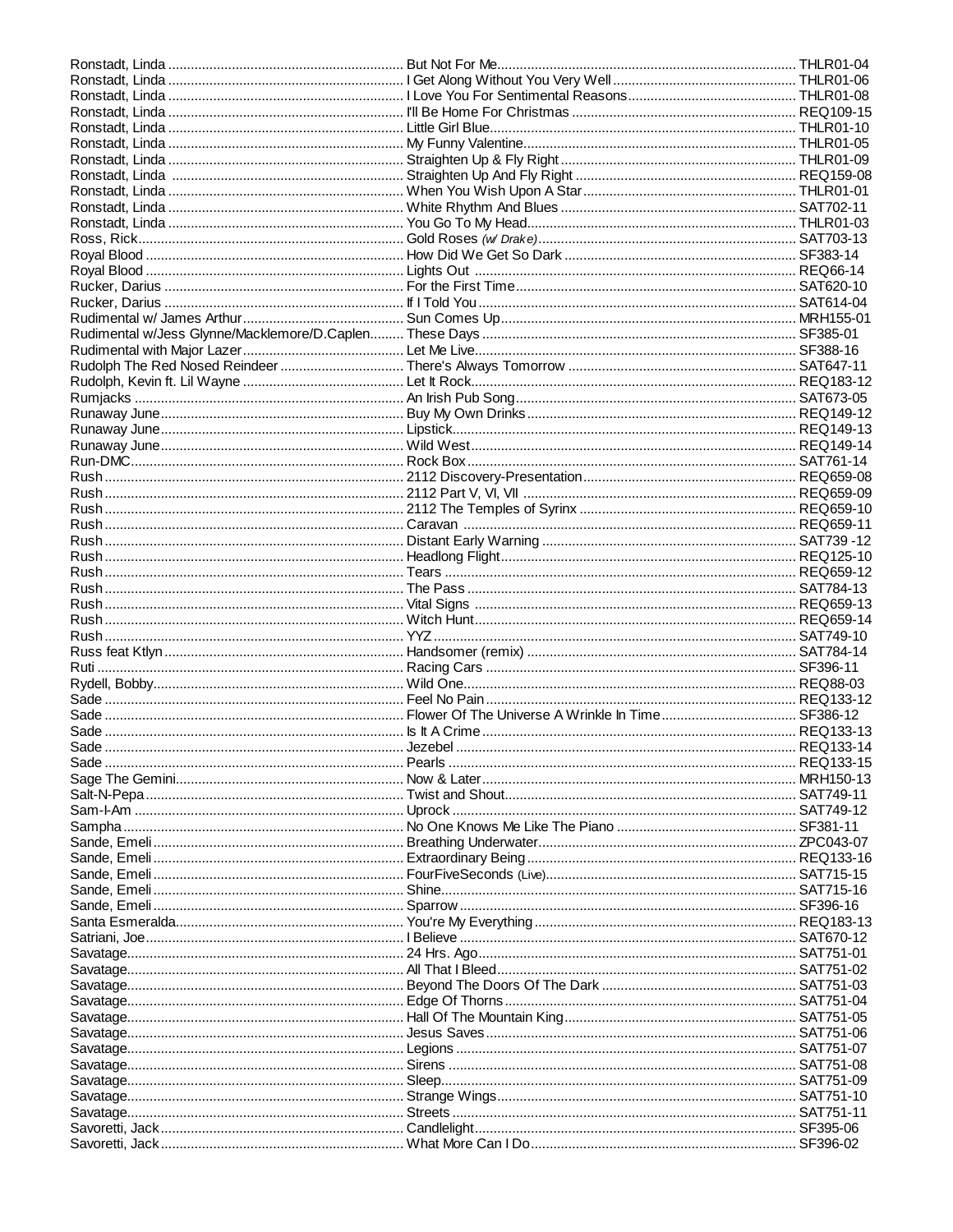| Shatner, William …………………………………………………………………Common People …………………………………………………………………………SAT652-16 |  |
|-----------------------------------------------------------------------------------------------|--|
| Sheck Wes…………………………………………………………… Mo Bamba …………………………………………………………………………… SAT648-16             |  |
|                                                                                               |  |
|                                                                                               |  |
|                                                                                               |  |
|                                                                                               |  |
|                                                                                               |  |
|                                                                                               |  |
|                                                                                               |  |
|                                                                                               |  |
|                                                                                               |  |
|                                                                                               |  |
|                                                                                               |  |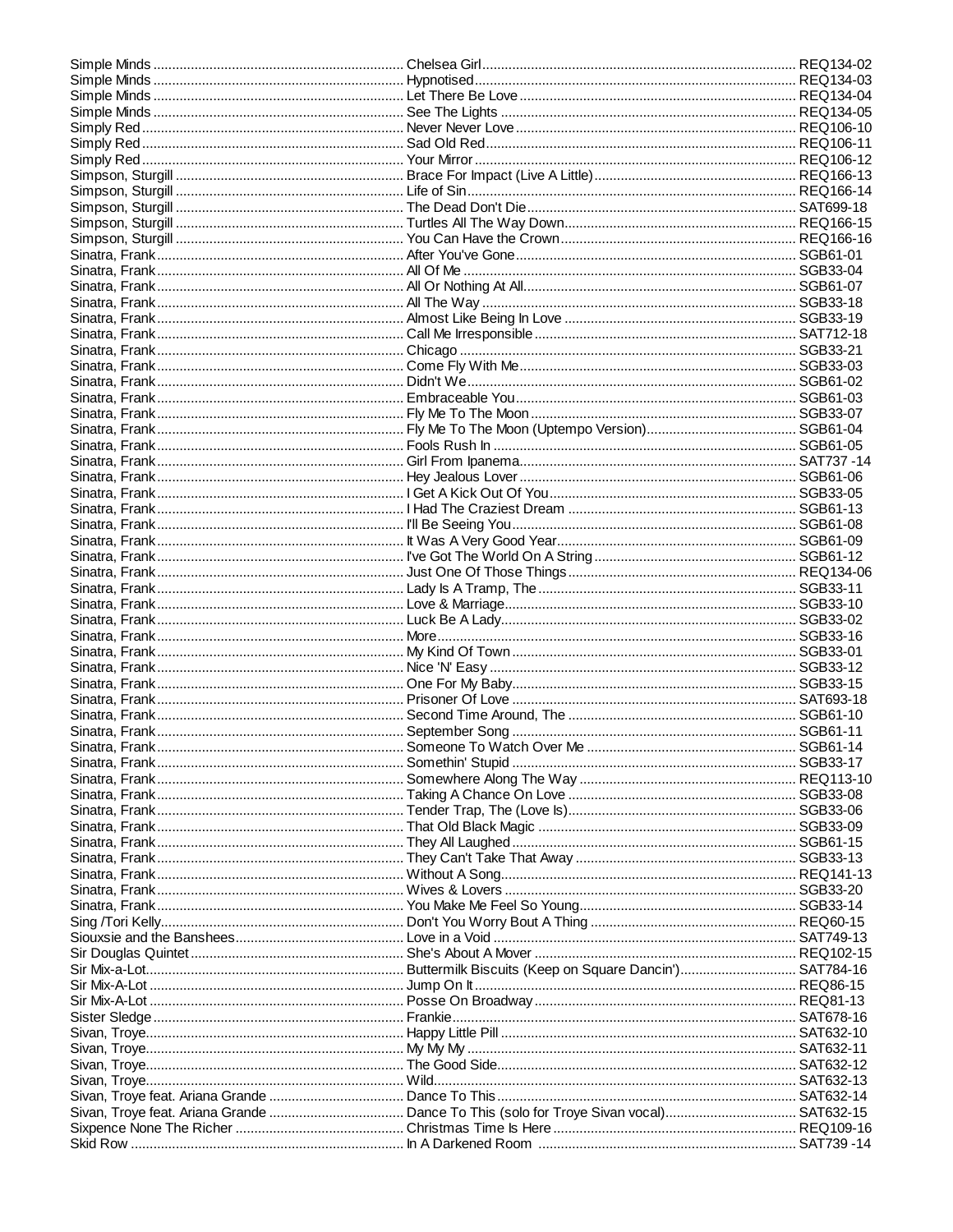| Skillet ………………………………………………………………… Monster………………………………………………………………………………… REQ195-13 |  |
|------------------------------------------------------------------------------------|--|
|                                                                                    |  |
|                                                                                    |  |
|                                                                                    |  |
|                                                                                    |  |
|                                                                                    |  |
|                                                                                    |  |
|                                                                                    |  |
|                                                                                    |  |
|                                                                                    |  |
|                                                                                    |  |
|                                                                                    |  |
|                                                                                    |  |
|                                                                                    |  |
|                                                                                    |  |
|                                                                                    |  |
|                                                                                    |  |
|                                                                                    |  |
|                                                                                    |  |
|                                                                                    |  |
|                                                                                    |  |
|                                                                                    |  |
|                                                                                    |  |
|                                                                                    |  |
|                                                                                    |  |
|                                                                                    |  |
|                                                                                    |  |
|                                                                                    |  |
|                                                                                    |  |
|                                                                                    |  |
|                                                                                    |  |
|                                                                                    |  |
|                                                                                    |  |
|                                                                                    |  |
|                                                                                    |  |
|                                                                                    |  |
|                                                                                    |  |
|                                                                                    |  |
|                                                                                    |  |
|                                                                                    |  |
|                                                                                    |  |
|                                                                                    |  |
|                                                                                    |  |
|                                                                                    |  |
|                                                                                    |  |
|                                                                                    |  |
|                                                                                    |  |
|                                                                                    |  |
|                                                                                    |  |
|                                                                                    |  |
|                                                                                    |  |
|                                                                                    |  |
|                                                                                    |  |
|                                                                                    |  |
|                                                                                    |  |
|                                                                                    |  |
|                                                                                    |  |
|                                                                                    |  |
|                                                                                    |  |
|                                                                                    |  |
|                                                                                    |  |
|                                                                                    |  |
|                                                                                    |  |
|                                                                                    |  |
|                                                                                    |  |
|                                                                                    |  |
|                                                                                    |  |
|                                                                                    |  |
|                                                                                    |  |
|                                                                                    |  |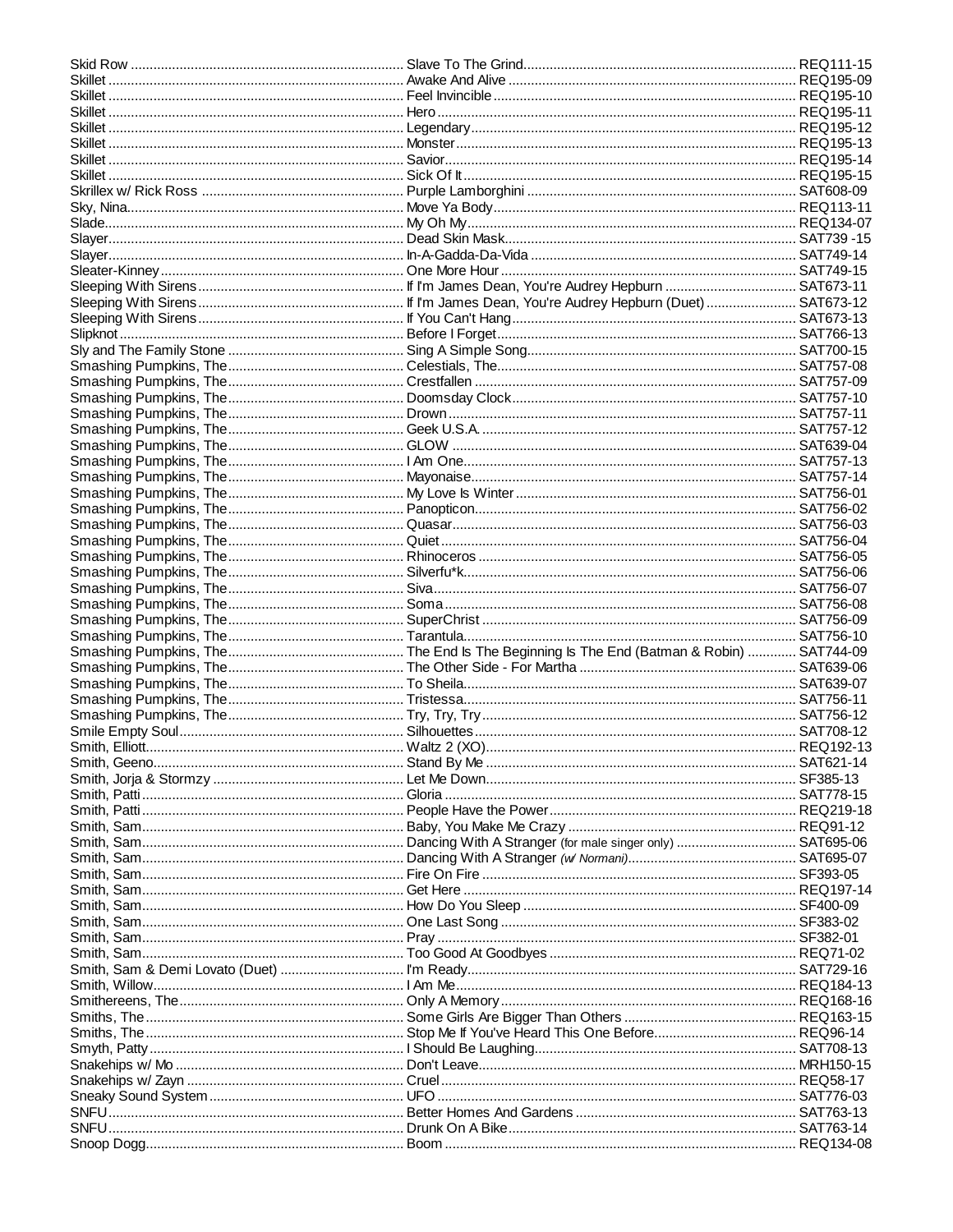| Snoop Dogg with Kurupt, Nate Dogg & Warren G Ain't No Fun (If The Homies Can't Have None)  REQ134-10 |  |
|------------------------------------------------------------------------------------------------------|--|
|                                                                                                      |  |
|                                                                                                      |  |
|                                                                                                      |  |
|                                                                                                      |  |
|                                                                                                      |  |
|                                                                                                      |  |
|                                                                                                      |  |
|                                                                                                      |  |
|                                                                                                      |  |
|                                                                                                      |  |
|                                                                                                      |  |
|                                                                                                      |  |
|                                                                                                      |  |
|                                                                                                      |  |
|                                                                                                      |  |
|                                                                                                      |  |
|                                                                                                      |  |
|                                                                                                      |  |
|                                                                                                      |  |
|                                                                                                      |  |
|                                                                                                      |  |
|                                                                                                      |  |
|                                                                                                      |  |
|                                                                                                      |  |
|                                                                                                      |  |
|                                                                                                      |  |
|                                                                                                      |  |
|                                                                                                      |  |
|                                                                                                      |  |
|                                                                                                      |  |
|                                                                                                      |  |
|                                                                                                      |  |
|                                                                                                      |  |
|                                                                                                      |  |
|                                                                                                      |  |
|                                                                                                      |  |
|                                                                                                      |  |
|                                                                                                      |  |
|                                                                                                      |  |
|                                                                                                      |  |
|                                                                                                      |  |
|                                                                                                      |  |
|                                                                                                      |  |
|                                                                                                      |  |
|                                                                                                      |  |
|                                                                                                      |  |
|                                                                                                      |  |
|                                                                                                      |  |
|                                                                                                      |  |
|                                                                                                      |  |
|                                                                                                      |  |
|                                                                                                      |  |
|                                                                                                      |  |
|                                                                                                      |  |
|                                                                                                      |  |
|                                                                                                      |  |
|                                                                                                      |  |
|                                                                                                      |  |
|                                                                                                      |  |
|                                                                                                      |  |
|                                                                                                      |  |
|                                                                                                      |  |
|                                                                                                      |  |
|                                                                                                      |  |
|                                                                                                      |  |
|                                                                                                      |  |
|                                                                                                      |  |
|                                                                                                      |  |
|                                                                                                      |  |
|                                                                                                      |  |
|                                                                                                      |  |
|                                                                                                      |  |
|                                                                                                      |  |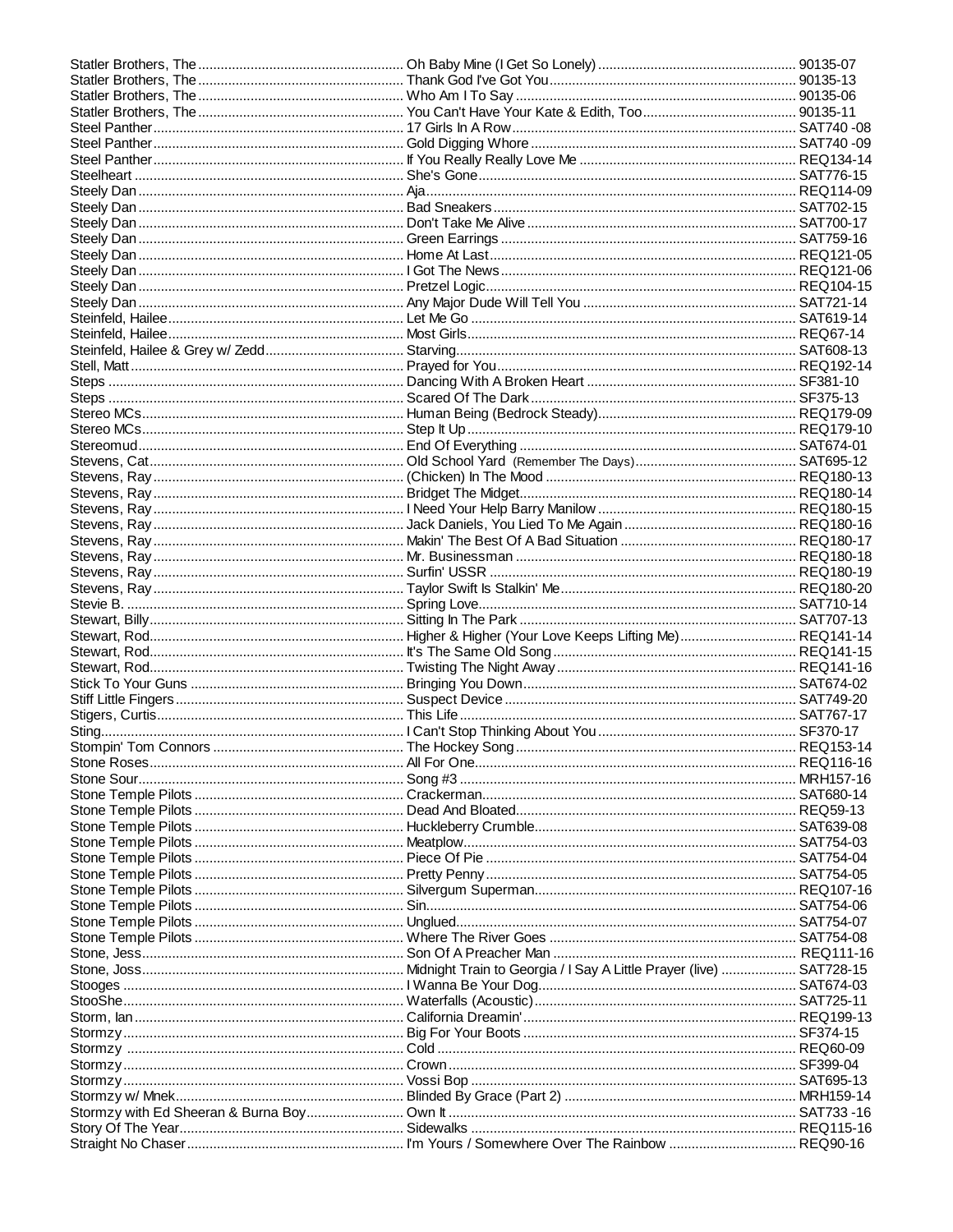| Sum 41 ……………………………………………………………… Makes No Difference …………………………………………………………… REQ159-11 |  |
|---------------------------------------------------------------------------------------|--|
|                                                                                       |  |
|                                                                                       |  |
|                                                                                       |  |
|                                                                                       |  |
|                                                                                       |  |
|                                                                                       |  |
|                                                                                       |  |
|                                                                                       |  |
|                                                                                       |  |
|                                                                                       |  |
|                                                                                       |  |
|                                                                                       |  |
|                                                                                       |  |
|                                                                                       |  |
|                                                                                       |  |
|                                                                                       |  |
|                                                                                       |  |
|                                                                                       |  |
|                                                                                       |  |
|                                                                                       |  |
|                                                                                       |  |
|                                                                                       |  |
|                                                                                       |  |
|                                                                                       |  |
|                                                                                       |  |
|                                                                                       |  |
|                                                                                       |  |
|                                                                                       |  |
|                                                                                       |  |
|                                                                                       |  |
|                                                                                       |  |
|                                                                                       |  |
|                                                                                       |  |
|                                                                                       |  |
|                                                                                       |  |
|                                                                                       |  |
|                                                                                       |  |
|                                                                                       |  |
|                                                                                       |  |
|                                                                                       |  |
|                                                                                       |  |
|                                                                                       |  |
|                                                                                       |  |
|                                                                                       |  |
|                                                                                       |  |
|                                                                                       |  |
|                                                                                       |  |
|                                                                                       |  |
|                                                                                       |  |
|                                                                                       |  |
|                                                                                       |  |
|                                                                                       |  |
|                                                                                       |  |
|                                                                                       |  |
|                                                                                       |  |
|                                                                                       |  |
|                                                                                       |  |
|                                                                                       |  |
|                                                                                       |  |
|                                                                                       |  |
|                                                                                       |  |
|                                                                                       |  |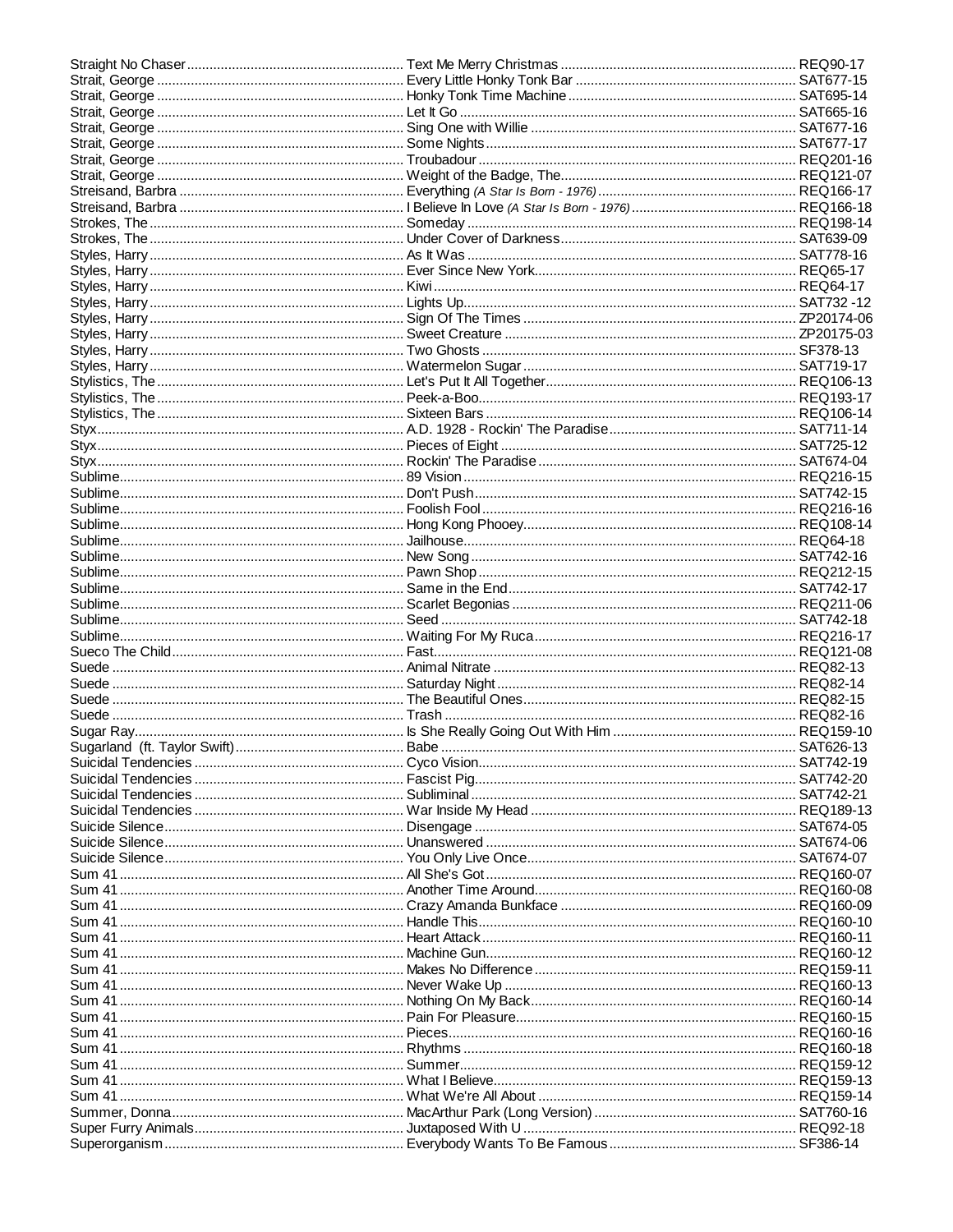| Symphony X …………………………………………………………… Nevermore…………………………………………………………………………………… REQ105-14 |  |
|----------------------------------------------------------------------------------------|--|
|                                                                                        |  |
|                                                                                        |  |
|                                                                                        |  |
|                                                                                        |  |
|                                                                                        |  |
|                                                                                        |  |
|                                                                                        |  |
|                                                                                        |  |
|                                                                                        |  |
|                                                                                        |  |
|                                                                                        |  |
|                                                                                        |  |
|                                                                                        |  |
|                                                                                        |  |
|                                                                                        |  |
|                                                                                        |  |
|                                                                                        |  |
|                                                                                        |  |
|                                                                                        |  |
|                                                                                        |  |
|                                                                                        |  |
|                                                                                        |  |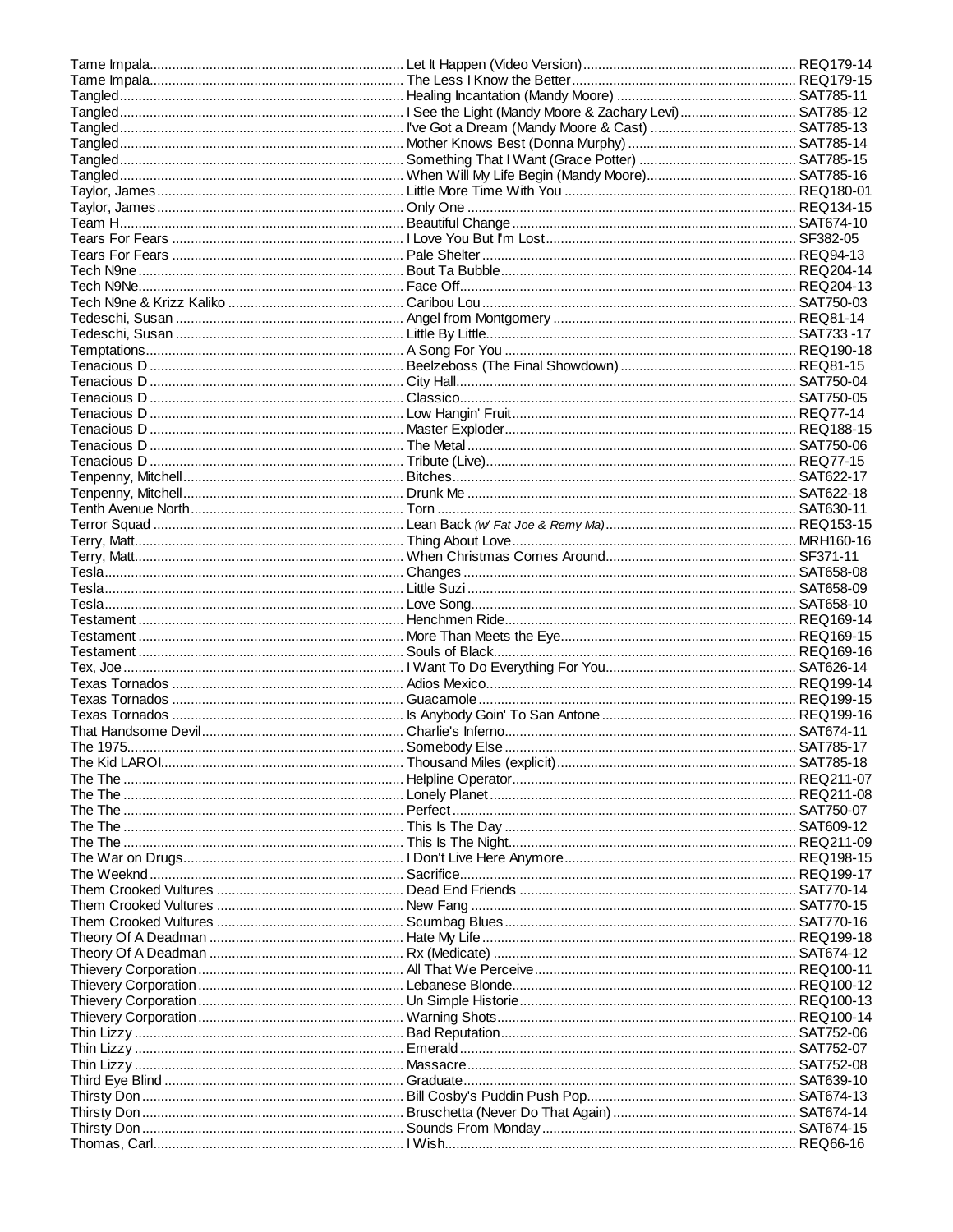|                                                                                    | . SAT753-07 |
|------------------------------------------------------------------------------------|-------------|
|                                                                                    |             |
| Tool………………………………………………………………………Jambi………………………………………………………………………………………… SAT753-05   |             |
|                                                                                    |             |
|                                                                                    |             |
|                                                                                    |             |
|                                                                                    |             |
|                                                                                    |             |
|                                                                                    |             |
| Tool…………………………………………………………………… Vicarious ………………………………………………………………………………… SAT680-15 |             |
|                                                                                    |             |
|                                                                                    |             |
|                                                                                    |             |
|                                                                                    |             |
|                                                                                    |             |
|                                                                                    |             |
|                                                                                    |             |
|                                                                                    |             |
|                                                                                    |             |
|                                                                                    |             |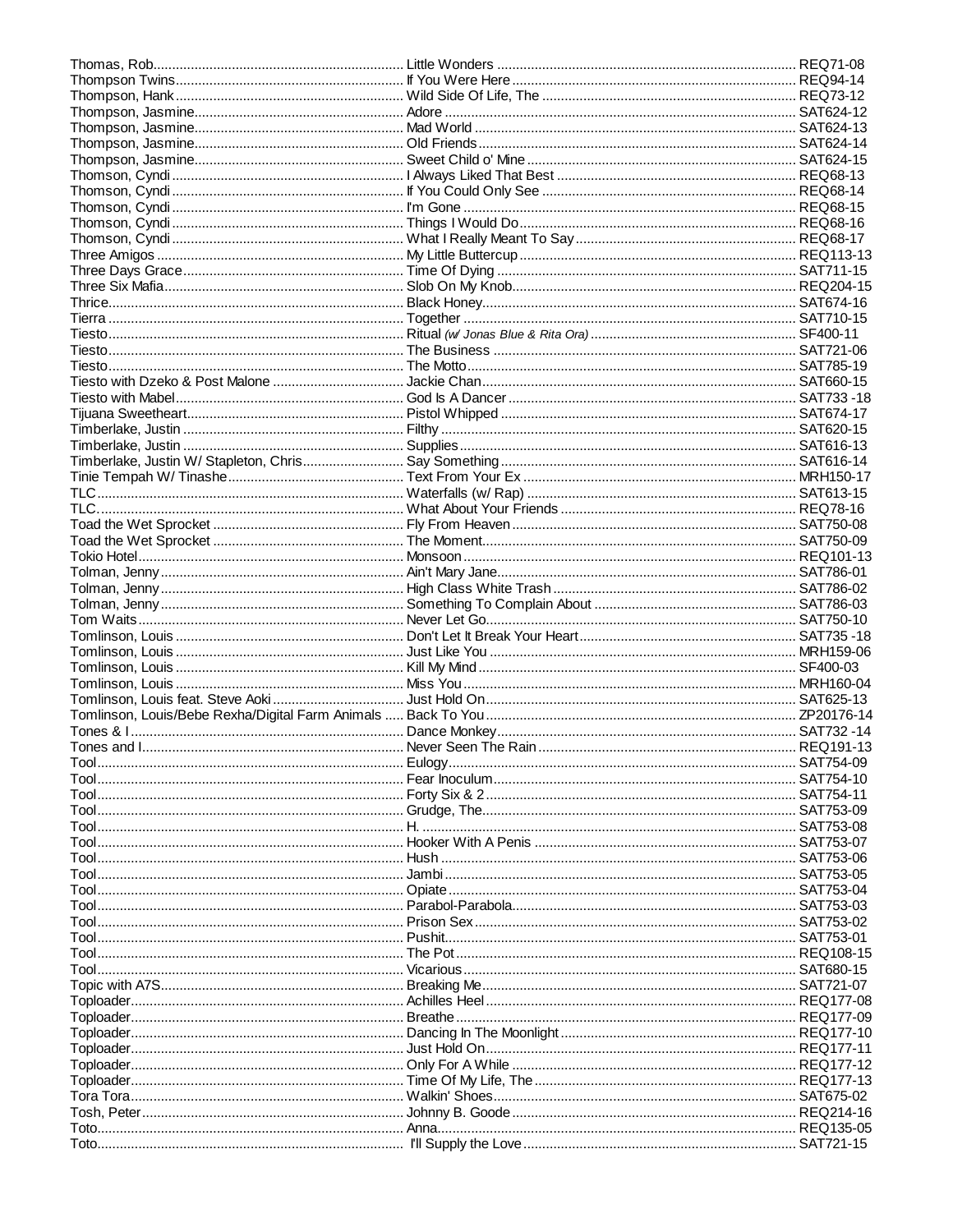| Twisted Sister………………………………………………………………… Under The Blade…………………………………………………………………… SAT752-13 |  |
|---------------------------------------------------------------------------------------------|--|
|                                                                                             |  |
|                                                                                             |  |
|                                                                                             |  |
|                                                                                             |  |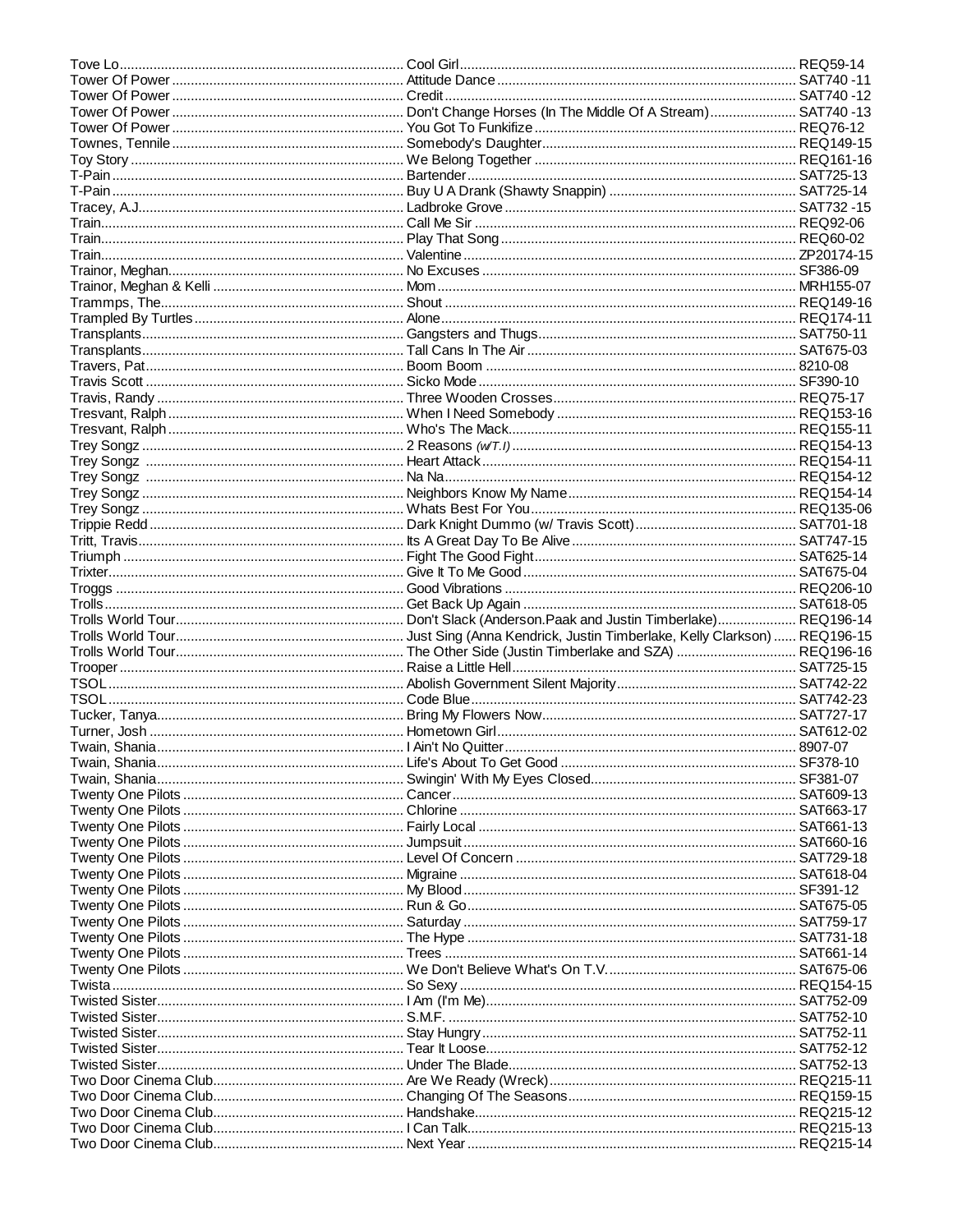| Van Halen ………………………………………………………………………………Could This Be Magic …………………………………………………………………………SAT675-09 |  |
|---------------------------------------------------------------------------------------------------|--|
| Van Halen ……………………………………………………………… Dirty Movies ………………………………………………………………………… SAT675-10            |  |
| Van Halen …………………………………………………………… Drop Dead Legs …………………………………………………………………… SAT675-11             |  |
|                                                                                                   |  |
|                                                                                                   |  |
|                                                                                                   |  |
|                                                                                                   |  |
|                                                                                                   |  |
| Van Halen ……………………………………………………………………………Loss Of Control ………………………………………………………………………………SAT675-16    |  |
|                                                                                                   |  |
| Van Halen ……………………………………………………………………… Outta Love Again ………………………………………………………………… SAT675-17        |  |
|                                                                                                   |  |
|                                                                                                   |  |
|                                                                                                   |  |
|                                                                                                   |  |
|                                                                                                   |  |
|                                                                                                   |  |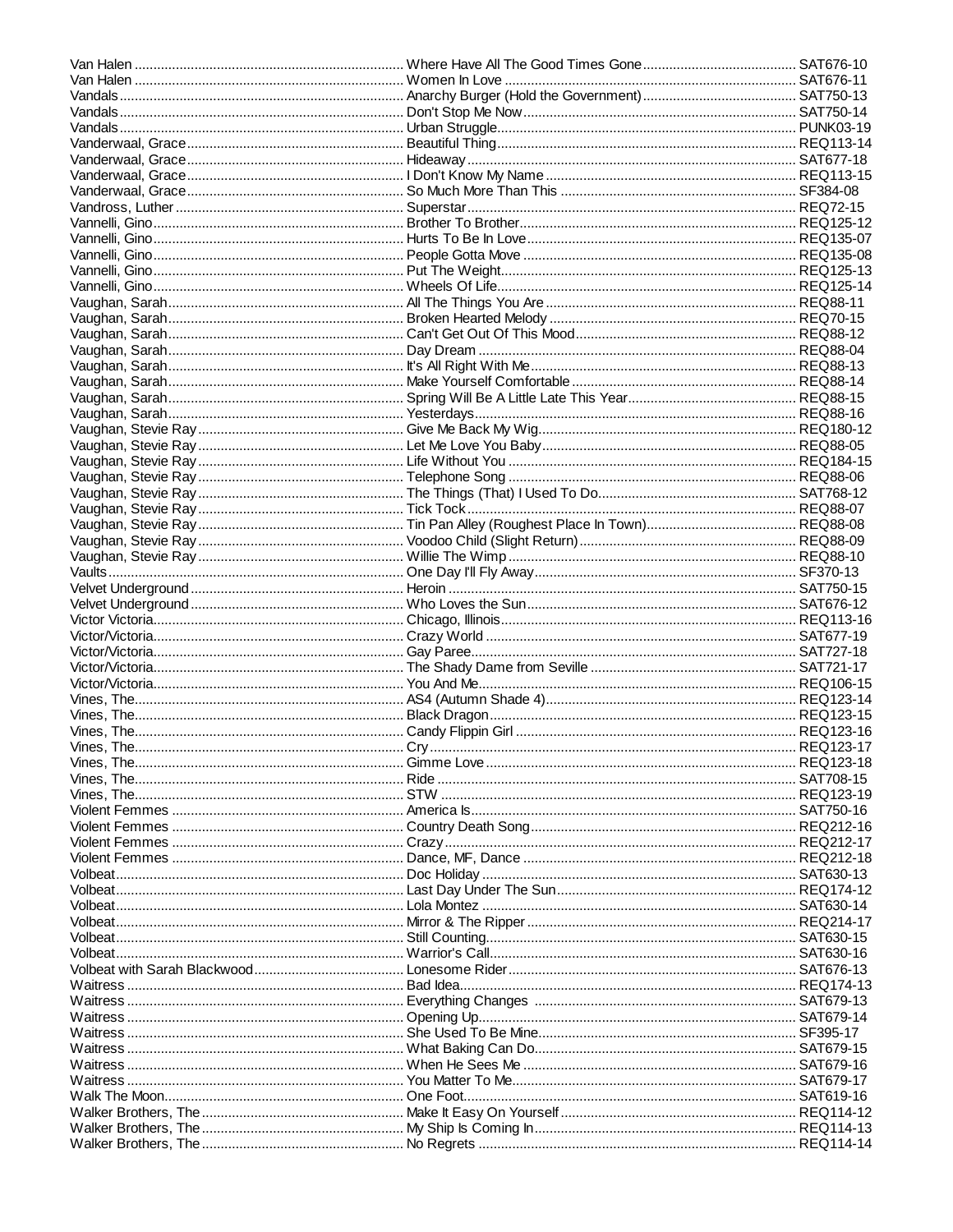| Weeknd, The …………………………………………………………… In Your Eyes ………………………………………………………………………… SAT729-19 |  |
|-----------------------------------------------------------------------------------------|--|
|                                                                                         |  |
|                                                                                         |  |
|                                                                                         |  |
|                                                                                         |  |
| Weeknd, The …………………………………………………………… Take My Breath…………………………………………………………………… SAT726-17  |  |
|                                                                                         |  |
|                                                                                         |  |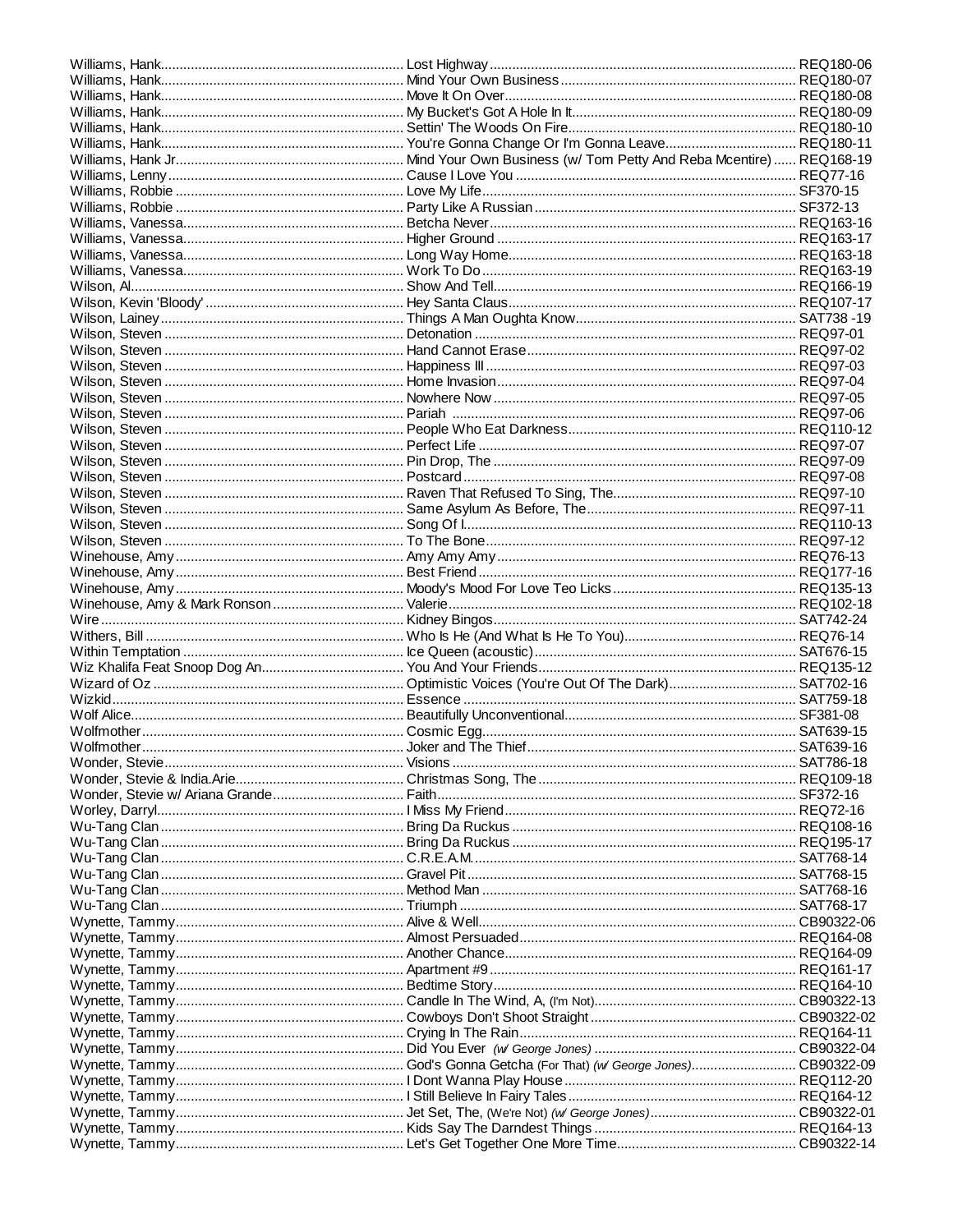| Yes……………………………………………………………………… Machine Messiah………………………………………………………………… REQ62-02 |  |
|----------------------------------------------------------------------------------|--|
|                                                                                  |  |
|                                                                                  |  |
|                                                                                  |  |
|                                                                                  |  |
|                                                                                  |  |
|                                                                                  |  |
|                                                                                  |  |
|                                                                                  |  |
|                                                                                  |  |
|                                                                                  |  |
|                                                                                  |  |
|                                                                                  |  |
|                                                                                  |  |
|                                                                                  |  |
|                                                                                  |  |
|                                                                                  |  |
|                                                                                  |  |
|                                                                                  |  |
|                                                                                  |  |
|                                                                                  |  |
|                                                                                  |  |
|                                                                                  |  |